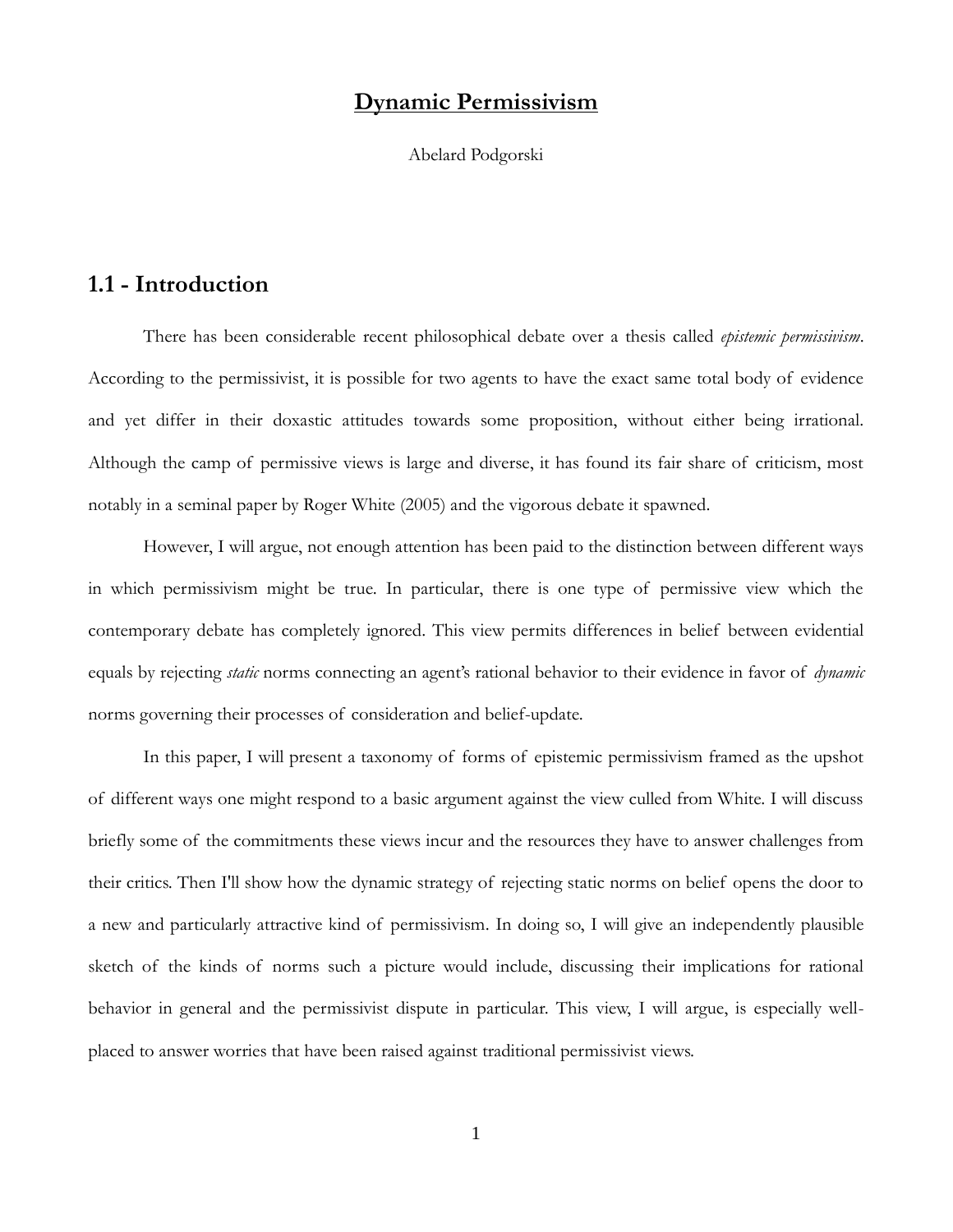#### **1.2 - Permissivism and Uniqueness**

Epistemic permissivism, roughly speaking, is the claim that agents with the same evidence can reasonably disagree (the denial of permissivism has its own name, *uniqueness).* More precisely:

*Permissivism*: It is possible for two agents (or the same agent in different possible worlds), to a) have the same body of total evidence E, b) hold different doxastic attitudes towards proposition P, and c) exhibit no irrationality.

I will not take a stand here on exactly what constitutes our total evidence, thinking of it as, minimally, some set of mental states like belief or knowledge (or the content of such states) which are in some broad sense internally accessible to us. To be fair to uniqueness, I will assume that our evidence is relatively extensive, including things that are only a passive part of our psychology at the time. Taking an overly narrow view of evidence, such as limiting it to those things of which we are at the time immediately consciously aware, would render Uniqueness implausible on its face, since our evidence at any given time would be far too spare to settle anything like the multitude of beliefs ordinary agents carry with them.

Although views with implications concerning permissivism have been around for a long time, the contemporary debate on the topic has as its focal point a paper by Roger White (2005) in which he presents a series of arguments against the view. Since then, both sides have found their fair share of advocates – besides White himself, Feldman (2007), Christensen (2007), and Hedden (2015) come out in favor of uniqueness, while Meacham (2013), Schoenfield (2014), and Kelly (2013) defend versions of permissivism.

I will, for the purposes of this paper, be primarily considering permissivism as a view concerning *full belief*, as opposed to other doxastic attitudes like *credences*, which are foremost in the mind of those disputants in the literature of a bayesian persuasion.<sup>1</sup> This is primarily for the purposes of unburdened

 $\overline{a}$ 

<sup>1</sup> Meacham (2013) defends the permissive form of Bayesianism, while Christensen (2007) argues for impermissivism.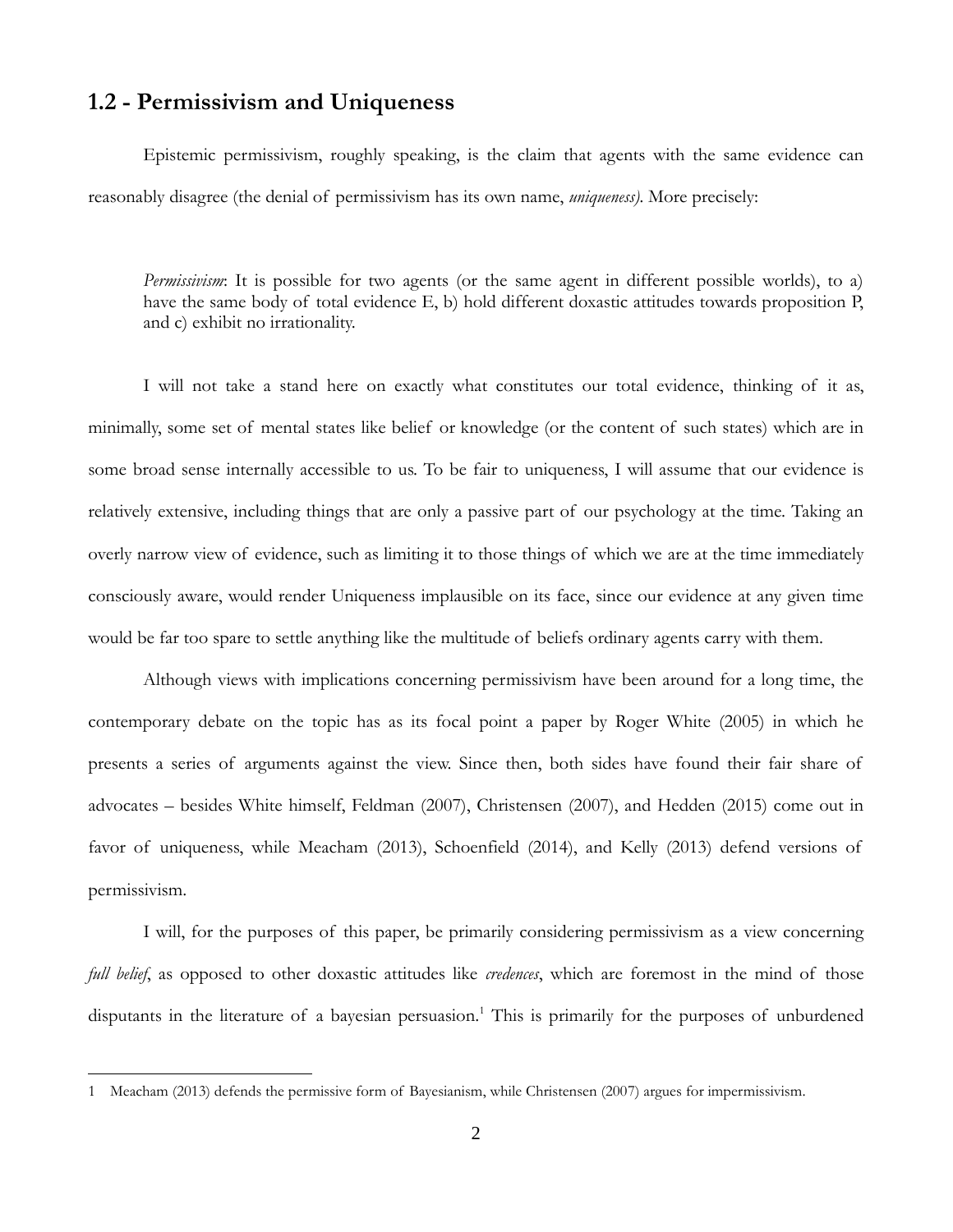presentation, and the dialectic over permissivism in these other attitudes is similar, though the reader is advised some kinds of permissivism may be more or less plausible when applied to them.

Secondly, although permissivism can take a *moderate* form, according to which some given evidence may allow only slack between believing a proposition and withholding judgment on it, I will be concerned with a more *extreme* kind of permissivism, which holds that slack exists between believing a proposition and believing the negation of that proposition. I have a particular interest in the prospects of this more radical view since it is a consequence of the dynamic approach I favor, and many proponents of permissivism in the literature do endorse it in its stronger form. Still, although my discussion will be framed around the debate over the extreme view, the taxonomy I will develop equally well describes options for a moderate approach.<sup>2</sup>

### **1.3 - Why Permissivism?**

 $\overline{a}$ 

Permissivism as such is rarely argued for in depth. It is sometimes claimed to have the force of intuition behind it. Gideon Rosen (2001) suggests that "It should be obvious that reasonable people can disagree, even when confronted with the same body of evidence. When a jury or a court is divided in a difficult case, the mere fact of disagreement does not mean that someone is being unreasonable." (p. 71) In light of subsequent controversy, the claim of obviousness seems premature, though the general sentiment, echoed in Schoenfield (2014), retains some force; given the ubiquity of disagreement between intelligent and similarly informed people, rejecting permissivism implies that irrationality is more widespread than we generally think.

Much of the rest of the support for permissivism comes from the fact that it follows from a number of epistemic views philosophers have found independently attractive. White (2005), for example, lists conservatism, subjective bayesianism, and reflective equilibrium as established classes of views

<sup>2</sup> For a defense centered on the more moderate versions of permissivism, see Kelly (2014). Also, Mark Nelson (2010) argues for a moderate view on which withholding judgment is *always* permissible.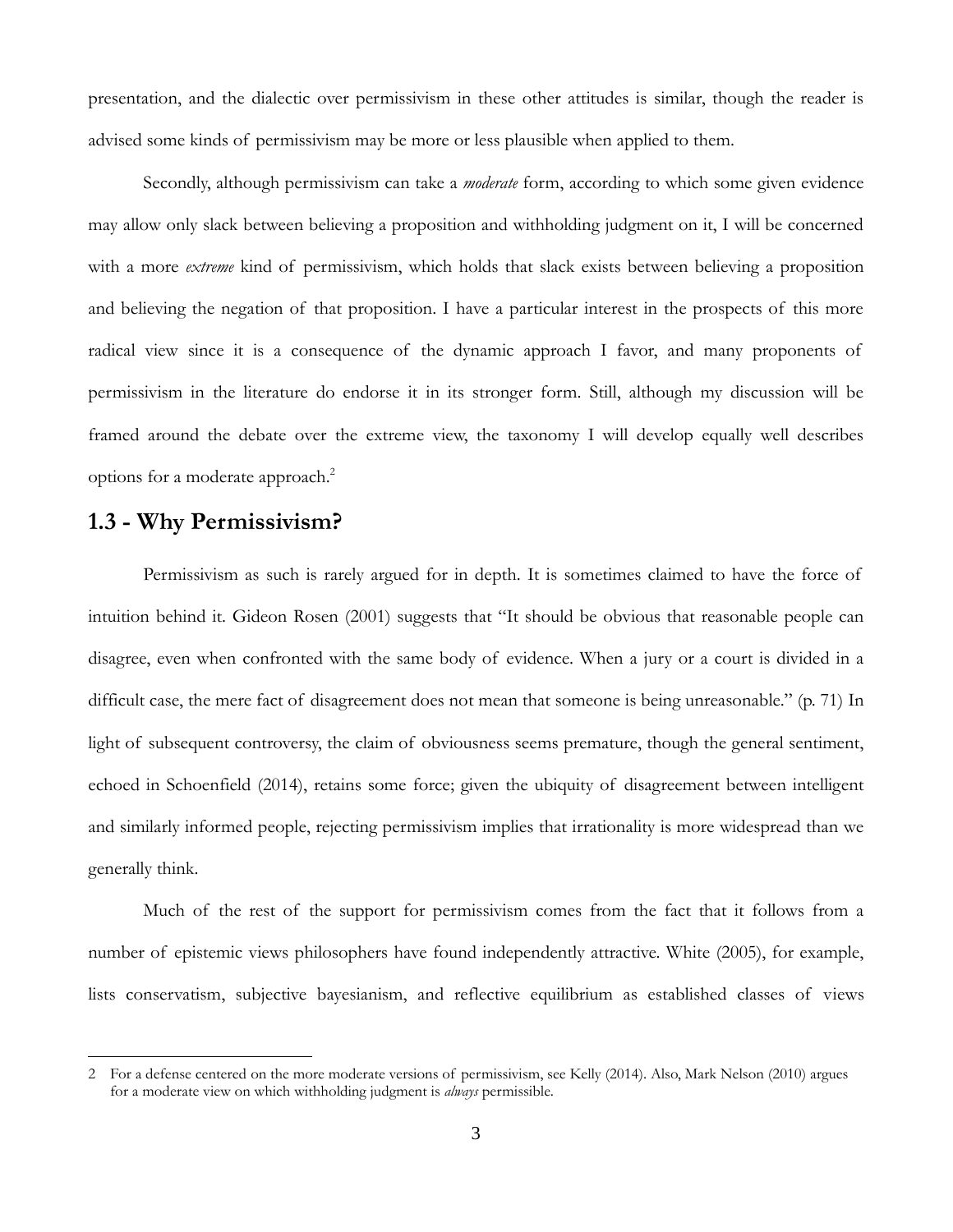committed to permissivism, and Ballantyne/Coffman (2011) argue that uniqueness rules out several plausible pairings of views about evidence and rationality internalism – possible stances on whether internal duplicates can differ in their evidence and their rationality respectively. If attractive models of rational belief are committed to permissivism, then that is a presumption favoring the view.<sup>3</sup>

I will not be breaking this dialectical pattern here. I take it for granted that there is considerable variety in the doxastic attitudes of ordinary people with roughly similar evidence, that we do not naturally attribute to irrationality on the part of one or more of the parties, and that it is a virtue of permissivism that it provides a simple face-value explanation of this fact. And though it is beyond the scope of this paper to argue, I believe the thesis of epistemic conservatism, that the fact an agent already believes something can make a difference to whether it is rational for them to believe it going forward, is independently plausible for a number of reasons.<sup>4</sup> Such a view entails that there are at least two different doxastic attitudes that might be available to an agent with certain given evidence – the attitude that it is rational for them to have going forward if they do not already believe P, and the attitude that is rational if they do. Any attractions of conservatism, then, are ipso facto attractions of permissivism.

I don't take these meager considerations to be sufficient to motivate those committed to uniqueness to abandon their views. My task in this paper is to explore ways in which permissivism *could* be true and assess their relative advantages, as the thesis can be achieved in a number of ways, the distinctions between which have not been fully appreciated, and to welcome a new view into the family that I believe stands on its own and may ameliorate skepticism of the permissivist outlook. Before I present the dynamic form of permissivism I prefer, I will canvass the more common varieties and the difficulties they face. The differences between the views will stand out more clearly, however, if we introduce them in light of a basic challenge to the general permissivist project.

 $\overline{a}$ 

<sup>3</sup> In particular, they suggest that uniqueness precludes both being an internalist about rationality and an externalist about evidence, and being an externalist about rationality and an internalist about evidence.

<sup>4</sup> Some motivations for conservatism can be found in Harman (1986), McGrath (2007).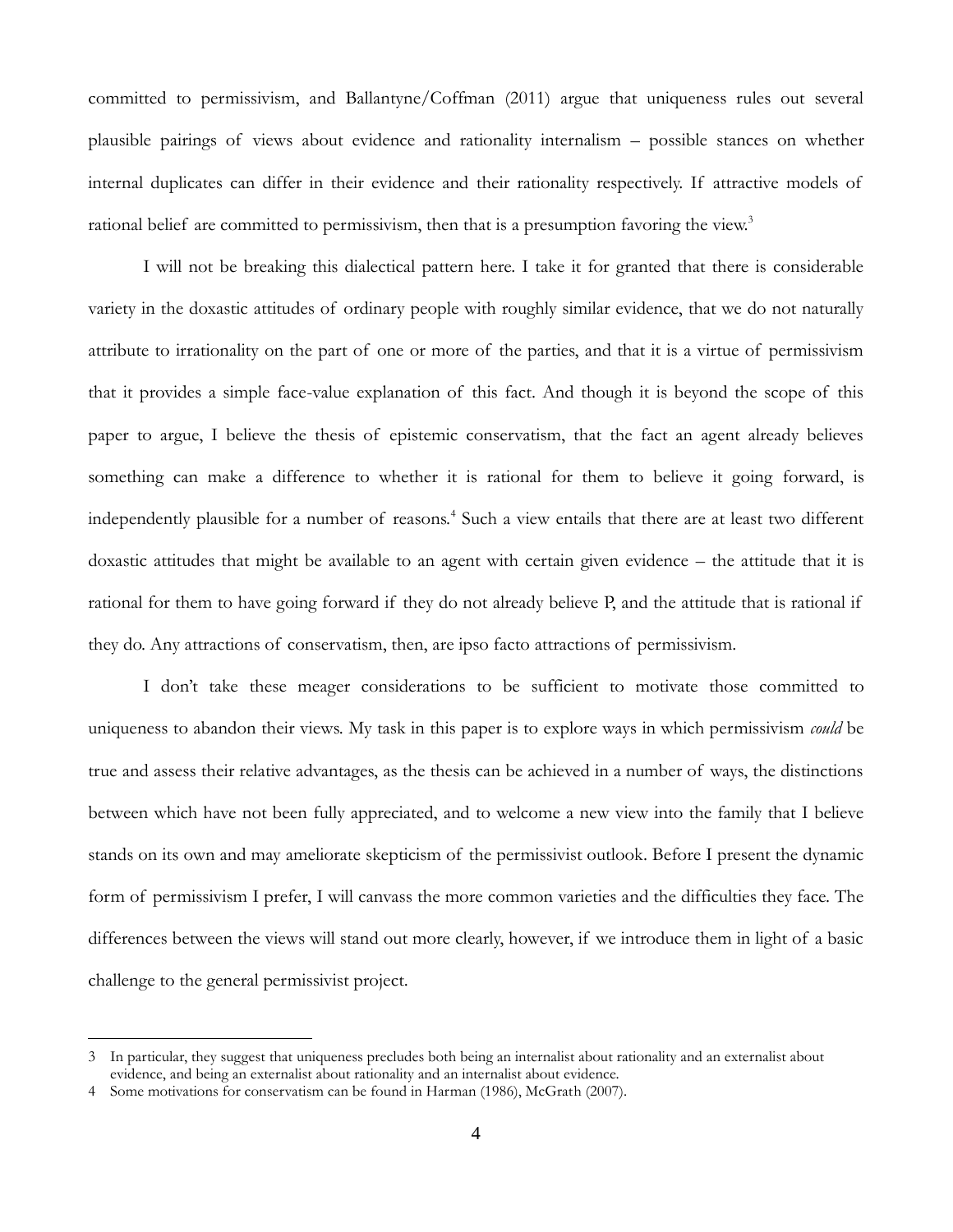# **2.1 - The Evidence-Pointing Argument**

The canonical attack on permissivism comes from Roger White (2005). He presents and elaborates his objections in several ways, but it will be instructive to first consider a version of what he calls his "quick and dirty" argument against the view (p. 447). Following Schoenfield (2014), we may call it the "Evidence-Pointing Argument", and it runs as follows:

- **(1)** *Static Evidential Support:* It is rational for an agent to believe that P only if their total evidence supports P.
- **(2)** *The Evidence Points One Way:* Any given set of evidence may support P or it may support not-P, but it cannot support both.
- **(3)** Therefore, there is no body of evidence such that sometimes an agent with that total evidence may rationally believe P and sometimes an agent with that evidence may rationally believe not-P.

Though White takes the evidence-pointing argument to be sound, he recognizes that it may not be fully dialectically adequate. Nevertheless, it is a helpful tool because we will find, in different responses to this argument, the seeds for distinctive species of permissivism.

# **2.2 - Options Permissivism**

One way to respond to the evidence-pointing argument is to reject premise (2) and insist that a single set of evidence can, at the same time, in the same sense, and for the same person support both P and not-P. When one considers one's evidence, on this view, multiple options present themselves as equally supported. I call this approach *options-permissivism* because it allows that a single agent with given evidence has, in some cases, something like an epistemic *choice* between believing P and believing not-P. It allows *intrapersonal* slack between evidence and belief. Though this extreme, full-belief version of optionspermissivism is unpopular for reasons that will become clear, Kelly (2010, 2013, p. 300) expresses sympathy with a version of this kind of view applied to credences.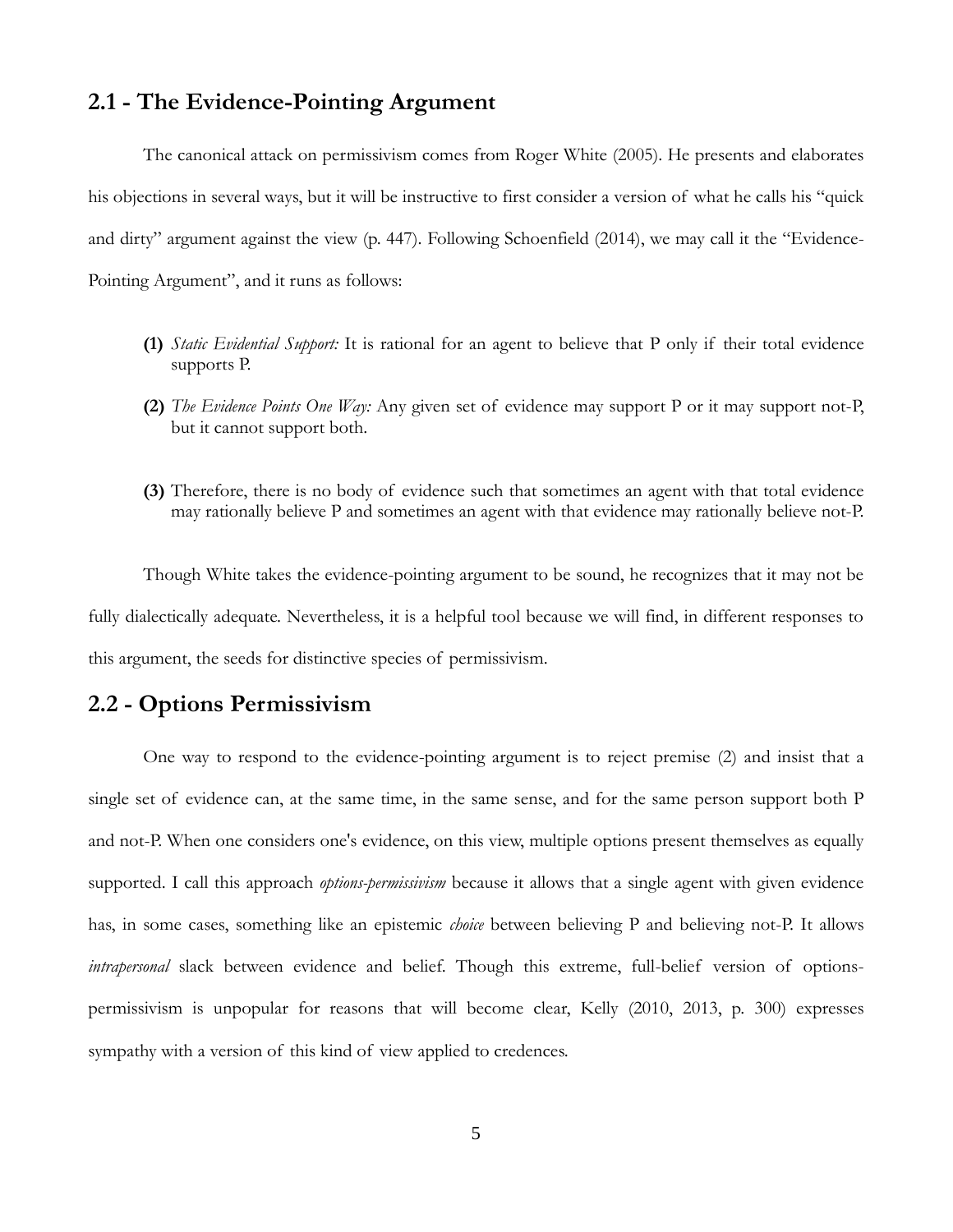## **2.3 - Background-Relative Permissivism**

There are two sibling permissive views which take a very different approach. In response to the evidence-pointing argument, these views do not reject 2 outright, but insist that it has a missing parameter. The support relation, it is claimed, is not a mere two-place relation between a set of evidence and a belief or proposition. It is a three-place relation between a set of evidence, a belief or proposition, and some *background* condition of the agent.

On one spelling-out of this background condition, evidence supports a proposition only relative to a certain epistemic *starting point.* The cleanest example of such a view is the sort of subjective bayesian picture defended, in the context of the permissivism debate, by Meacham (2013). According to the standard bayesian picture, rational epistemic behavior is determined by two things – one's evidence, and one's prior probability function. The prior operates as a kind of essential background against which evidence does its work. Given a particular prior, there is only one way an agent can respond to her evidence. So this view does not tolerate intrapersonal slack in the way the options-permissivist does. The view secures permissivism by claiming that there are many equally rational priors that can be had by different agents – agents with the same evidence but with different priors will rationally come to different conclusions.

A second strategy of this type is defended by Schoenfield (2014) and takes evidential support to be relative some set of *epistemic standards*. Much like priors, the epistemic standards determine how the agent is to respond to evidence, and much like priors, many different epistemic standards are equally rational. Two agents may, with full rationality, have the same evidence and different beliefs due to a difference in their epistemic standards, while each agent's standards only allow one response *for that person.*

These views both claim, then, that to be true, (1) must be read as claiming "it is rational for an agent to believe P only if their total evidence supports P *relative to their own background.* And to be true, (2) must be read as something like "Any given set of evidence may support P *relative to background Q* or it may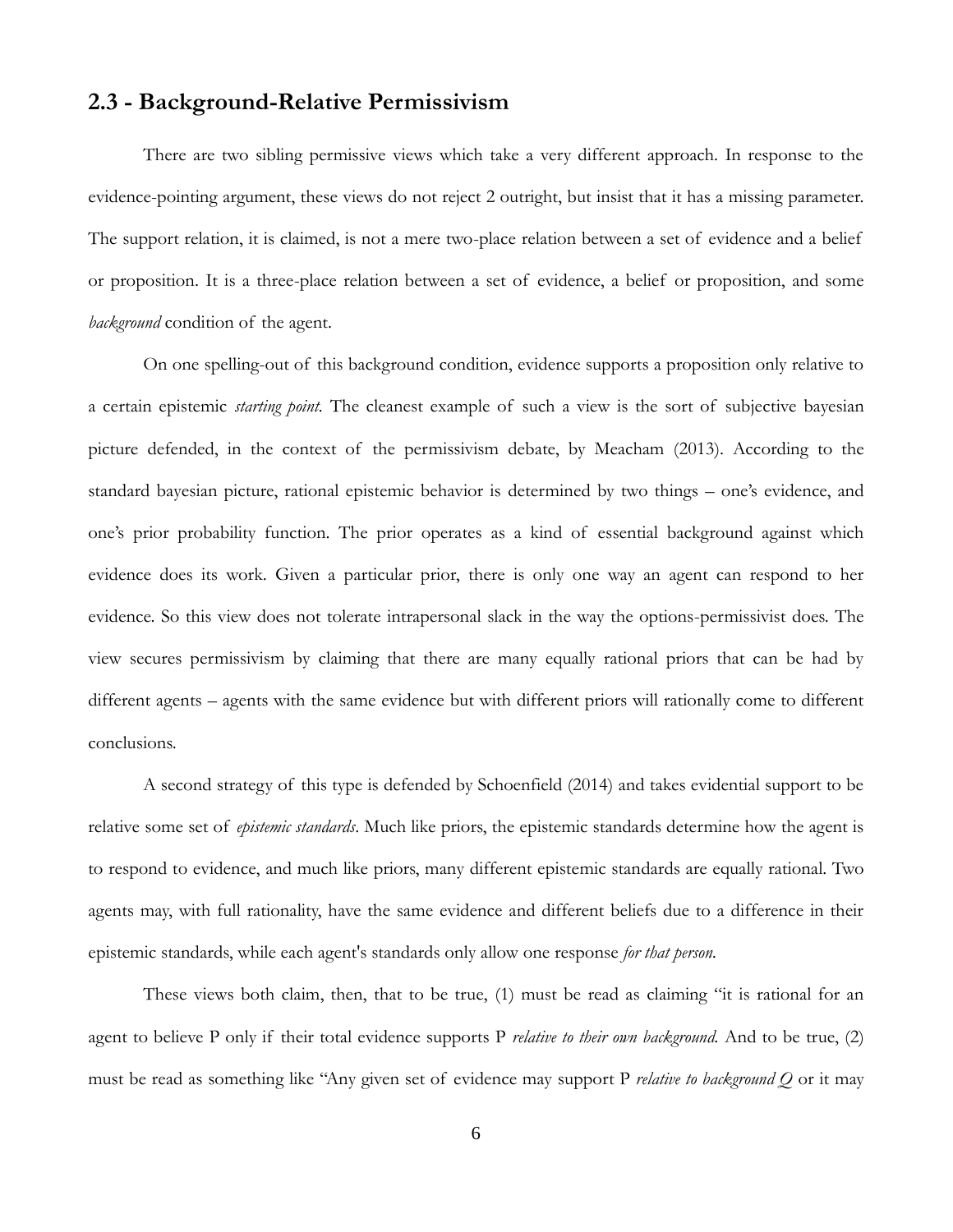support not-P *relative to the same background*, but not both". But on these readings, (3) no longer follows from (1) and (2). So, the evidence-pointing argument is blocked.

## **2.4 - Non-evidential Permissivism**

A third way of responding to the evidence-pointing argument involves rejecting premise 1. This premise is a norm that is both *static* and *evidential.* It is static because it judges an agent's rationality in virtue of features of their states of mind at individual times – in this case their beliefs. It is evidential because the constraint it places on the agent is determined entirely by the agent's evidence. Because there surely is *some*  norm that connects an agent's beliefs to the considerations that support those beliefs, and because evidence is paradigmatically the sort of thing that bears on belief, static evidential support has a great deal of initial plausibility. But some deny that evidential considerations exhaust the considerations that bear on belief. The strategy of what I'll call *non-evidential permissivism* is to replace the evidential static support principle in (1) with a *non*-evidential static support principle, that is, to claim instead that the right requirement should be something like:

*Static Non-evidential Support:* It is rational to believe P only if the evidence, *together with all the relevant non-evidential factors* supports P.

Replacing (1) with such a principle blocks the evidence-pointing argument. The evidence may point only one way, the non-evidential permissivist will say, but the evidence *plus* other non-evidential factors will, in different cases, point in different ways.

Different versions of this view will take different stances on what the relevant non-evidential factors are. One possibility is that these are *pragmatic* reasons for belief. While this sort of view is unpopular, a moderate picture of this sort is defended by Schroeder (2012), who argues that there are pragmatic reasons *against* belief, which can lead agents with the same evidence to differ in whether they rationally believe or withhold on a proposition. An extreme permissivism in this vein would have to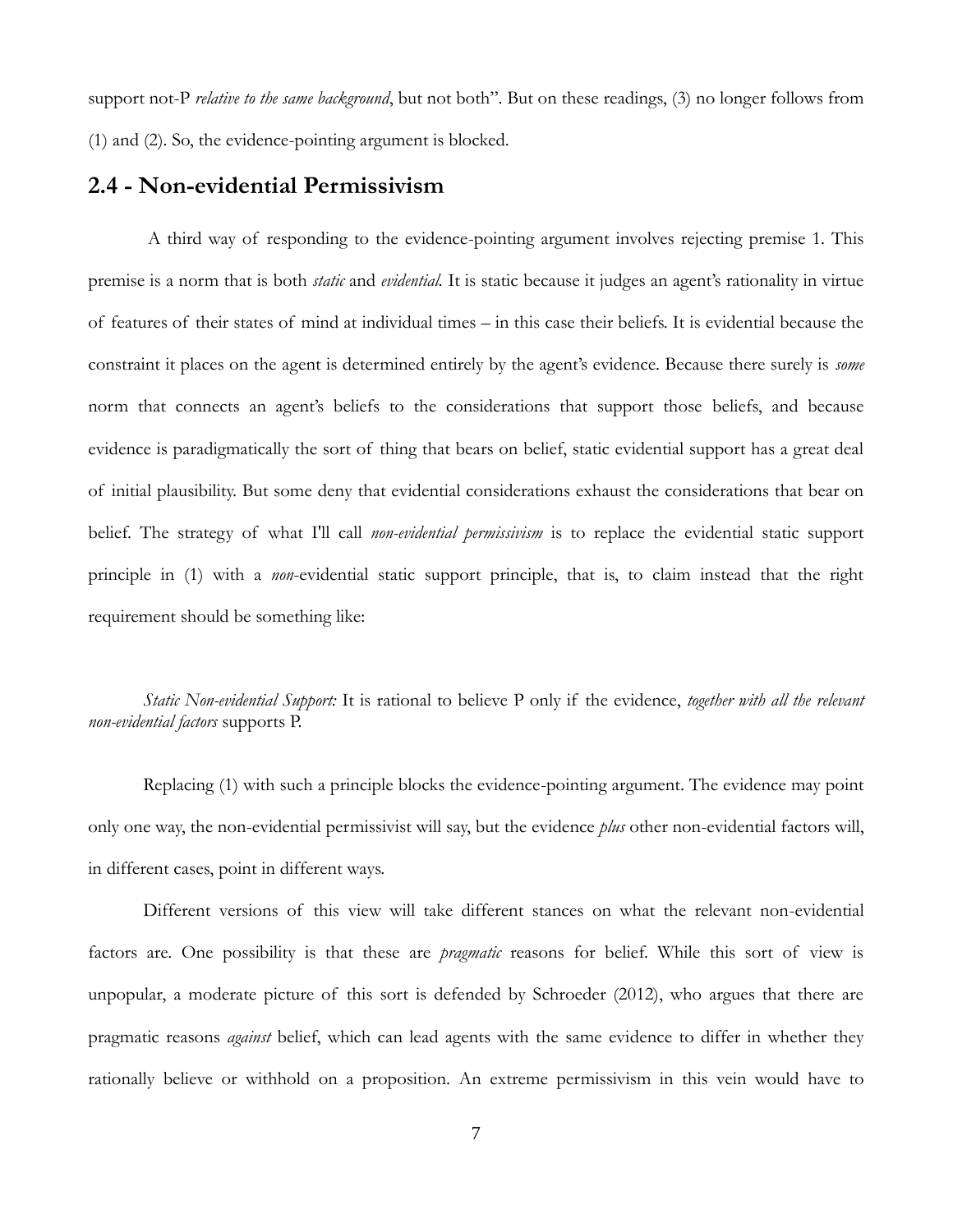identify pragmatic factors that can make the difference between believing P and believing its negation.

A more common approach of this type we have mentioned already – standard *epistemic conservative* views are a kind of non-evidential permissivism that take the mere fact that one already believes in P to be a non-evidential epistemic factor in favor of P. Proponents of this view argue that the conservative view has several important virtues, from allowing us to manage the cognitive costs of changing our minds (Lycan 1988) to providing a solution to skepticism (Sklar 1975). Permissivism falls out of this view as a corollary, since it allows agents who differ in whether they already believed a proposition to differ in whether they rationally believe it going forward, even when their evidence is the same.

#### **3.1 - An Evaluation**

It is not my aim in this paper to refute these forms of permissivism. But to whet the reader's interest in my own special brand of the view, it will help to see why one might worry about traditional elaborations of the permissivist thesis and the commitments they incur.

Options-permissivism seems to be the sort of permissive view critics (White 2005, Christensen 2007, Feldman 2007) have in mind by default. But few of those engaged in active defense of permissivism commit to this view when it comes to a belief and its negation, and it is not difficult to see why. First of all, *The Evidence Points One Way* is extremely plausible on its face, and the options-permissivist doesn't seem to have in easy reach any way to cushion the blow of rejecting it by, for instance, proposing a replacement, as the other forms of permissivism do. It's difficult to see what it could be for evidence to support some proposition except by *contrast* with the negation – to support that proposition *over its falsehood*. Each part of our evidence counts in favor of P, it is natural to think, to exactly the same extent it counts against  $\sim$ P. Evidential support, on this intuitive picture, works like a scale with the evidence for P piled on one side and the evidence for  $\sim$ P piled on the other. To say that the evidence could point both ways is to suggest that there are ways of placing weights on the scale that lift both ends at once. On this way of thinking, to claim that the evidence can on balance support both  $P$  and  $\sim P$  sounds incoherent.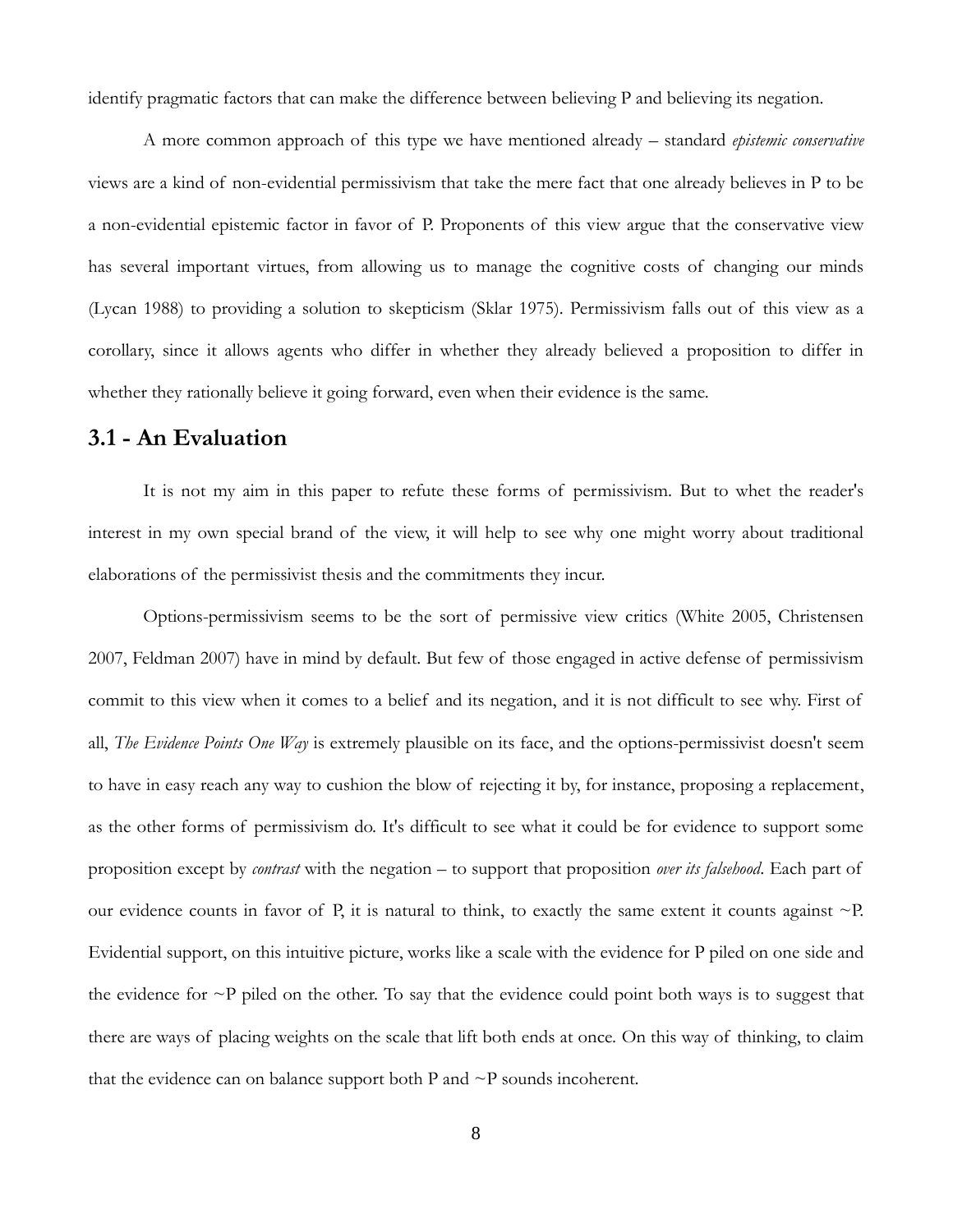Furthermore, the idea that we may be presented with an epistemic choice between believing P and believing  $\sim$ P is false to our own experience. When we form a belief that P, we do not do so with the background thought that the evidence for  $\sim P$  is just as compelling. Indeed, to form a belief like this is a borderline psychological impossibility. In cases where the evidence for P and the evidence for  $\sim$ P are equally compelling, the only rational response, and the one human agents actually manifest seems to be *withholding judgment*. Options permissivism's relatively radical commitment to intrapersonal slack does not, moreover, do much work in explaining the kinds of intuitions that motivate permissivism – which are typically thoughts about rational *disagreement*. So the considerable costs that attach to this feature of the view come with very little upside.

The idea that there might be epistemic options available to us is most plausible in borderline cases – where the evidence is right around the boundary of being good enough for a belief that P. And Kelly (2014) suggests that some given evidence may leave rationally open whether to have, say, 39% or 40% credence in some proposition. But these boundaries exist between believing something and withholding judgment, or between one credence and another, very nearby credence, not between believing something and believing its negation. So options-permissivism looks like it's poised, at best, to account for a *moderate* permissivism.

Background-relative views are in a somewhat better position. By recovering a plausible reconstrual of the highly intuitive premise (2), and because they are not committed to problematic intrapersonal slack, these views have a better response to the evidence-pointing argument than options-permissivism.

But one may worry that these views have something of a needle to thread. The strategy owes us the promise of some kind of principled explanation of the *extent* of slack in the background conditions. There are dangers in two directions. Consider the epistemic-standard permissivist view. If *any* epistemic standards are fair game, then no matter how bizarrely someone reacts to evidence (by, say, forming random or even contradictory beliefs), they will not be rationally criticizable provided they are following their own rules.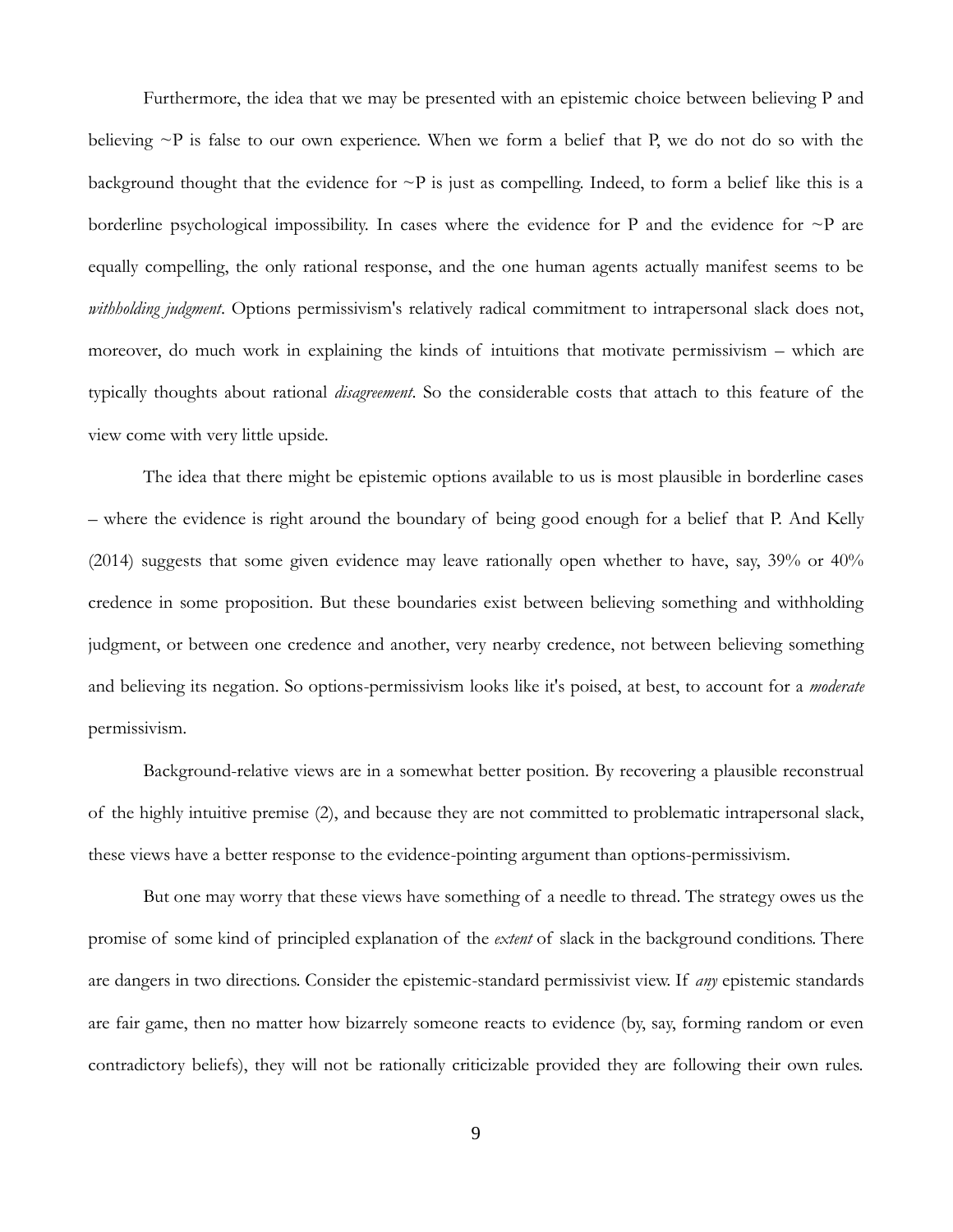Similarly, if someone's priors are allowed to be sufficiently extreme, their Bayesian responses to evidence will be unrecognizable as what we would ordinarily consider rational behavior. If, on the other hand, the range of acceptable standards or priors is very narrow, then the view may end up too moderate to explain the range of disagreement we find intuitively rational, and lose out on one of the motivations for a permissivist outlook. Whether any sensible, non-ad-hoc restriction of this sort is available is far from clear.

The non-evidential permissivist has their own set of concerns. It is generally thought, from reflection upon Pascal's Wager and similar cases, that pragmatic factors are reasons of the *wrong kind* to bear on a belief 's epistemic rationality. Even some who think that there are such pragmatic reasons claim that they specifically concern *withholding* (See Schroeder 2012). Because on such views non-evidential factors can only make the rational difference between believing P and withholding on whether P, and never between believing P and believing not-P, they only justify permissivism in a moderate form. The other main representative from this category, the standard conservative view, on the other hand, faces several powerful challenges, threatening to license agents in bootstrapping themselves into rational beliefs merely by forming them, and objectionably treating an agent's own beliefs asymmetrically from those of others (Christensen 1994). In addition, any non-evidentialist view rejects a plausible claim we may call the *evidence restriction*, the thesis that the only things bearing on beliefworthiness in a distinctly epistemic way are *evidential,* relevant in some way on the belief's likelihood of being true. The evidence restriction is both intuitive and theoretically attractive for the way it draws the boundary between reasons for belief of the right, genuinely epistemic, kind and the wrong kind, while reflecting what many take to be belief 's fundamental aim of truth.

# **3.2 - The Arbitrariness Argument**

There is also a general worry about permissivism arising from the thought that these views make our beliefs in some sense objectionably *arbitrary*. Although he does not give the argument in this form, the following is, I think, a distillation of a particularly compelling set of concerns White raises in developing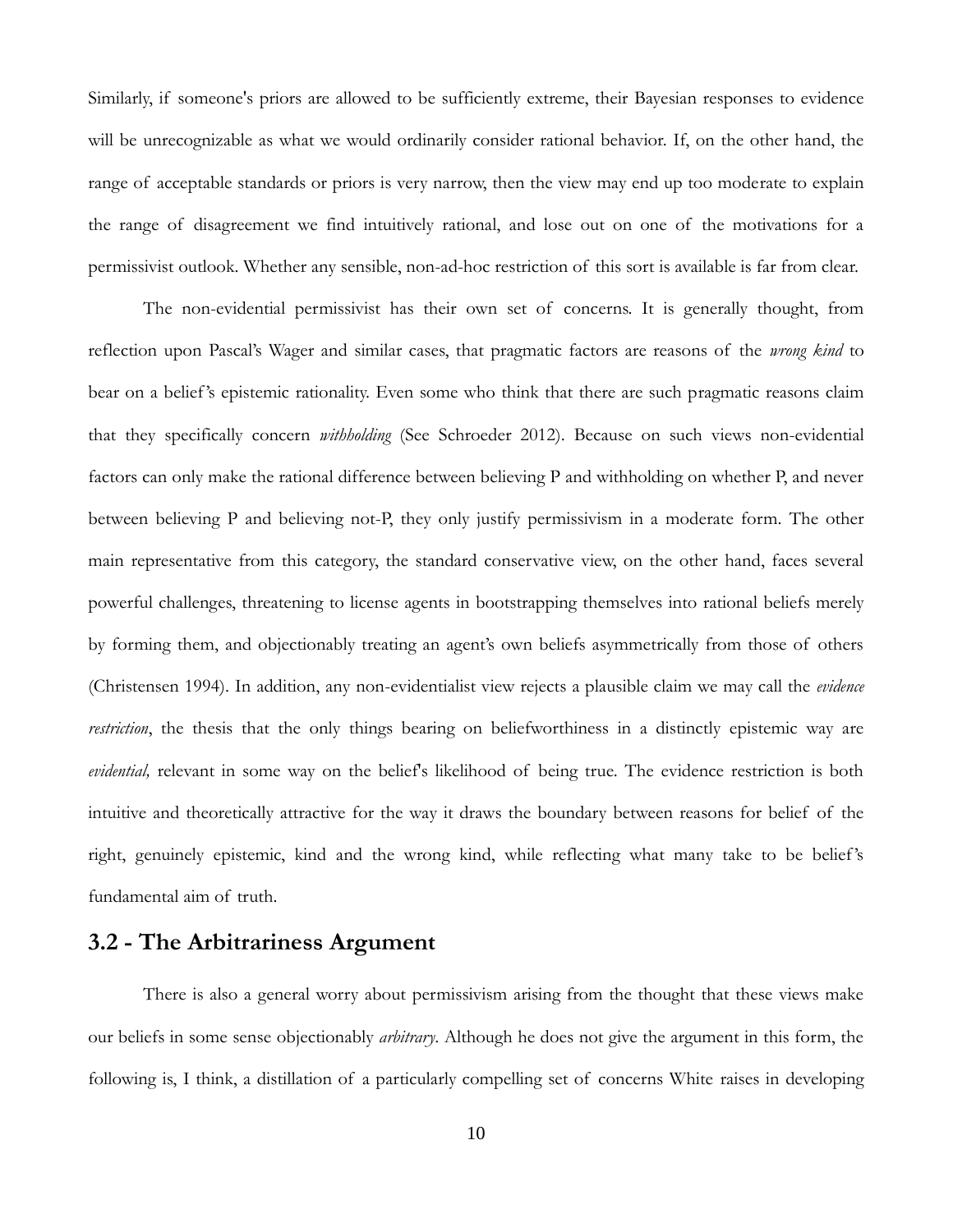#### his objection:

- **(A)**Any plausible form of (extreme) permissivism will allow that we can sometimes know we are in a permissive case and retain our belief.
- **(B)**If I believe I am in a permissive case, I must view any belief on the topic as arbitrary from the standpoint of truth.
- **(C)** Viewing my belief as arbitrary from the standpoint of truth makes it irrational for me to hold the belief.
- **(D)** So, it is impossible for me to rationally hold a belief when I know I am in a permissive case.
- **(E)** So, (extreme) permissivism is false.

One might reject (A) if one thinks that permissive cases only exist for those who are blind to them – that rational disagreement may exist only when the parties involved do not realize that it does. But this self-effacing permissivist response is quickly discarded in White's own discussion (pp. 450-451), and to my knowledge no permissivist is happy to endorse it. This view has the odd implication that meta-information vindicating your present belief as rational can defeat that belief. Moreover, permissivists typically think the phenomenon of rational disagreement is fairly pervasive – indeed, as we have noted, the appeal to intuitions to that effect are part of the motivation for the view. There is a tension between the visibility this implies for permissive cases and the blindness rejecting (A) suggests we need for them to exist. (C) is also difficult to deny. It is arguably constitutive of belief as a mental type that it is fundamentally concerned with truth. (B), it seems, is the crucial premise. We may ask, then, how plausible it is given each of the forms of permissivism we have so far discussed.

Options Permissivism seems especially poorly positioned to deny B). After all, on that view, believing P and believing not P are both direct options for me, once everything bearing on the truth of P has been taken into account. In the most straightforward way, then, I might as well choose either one, as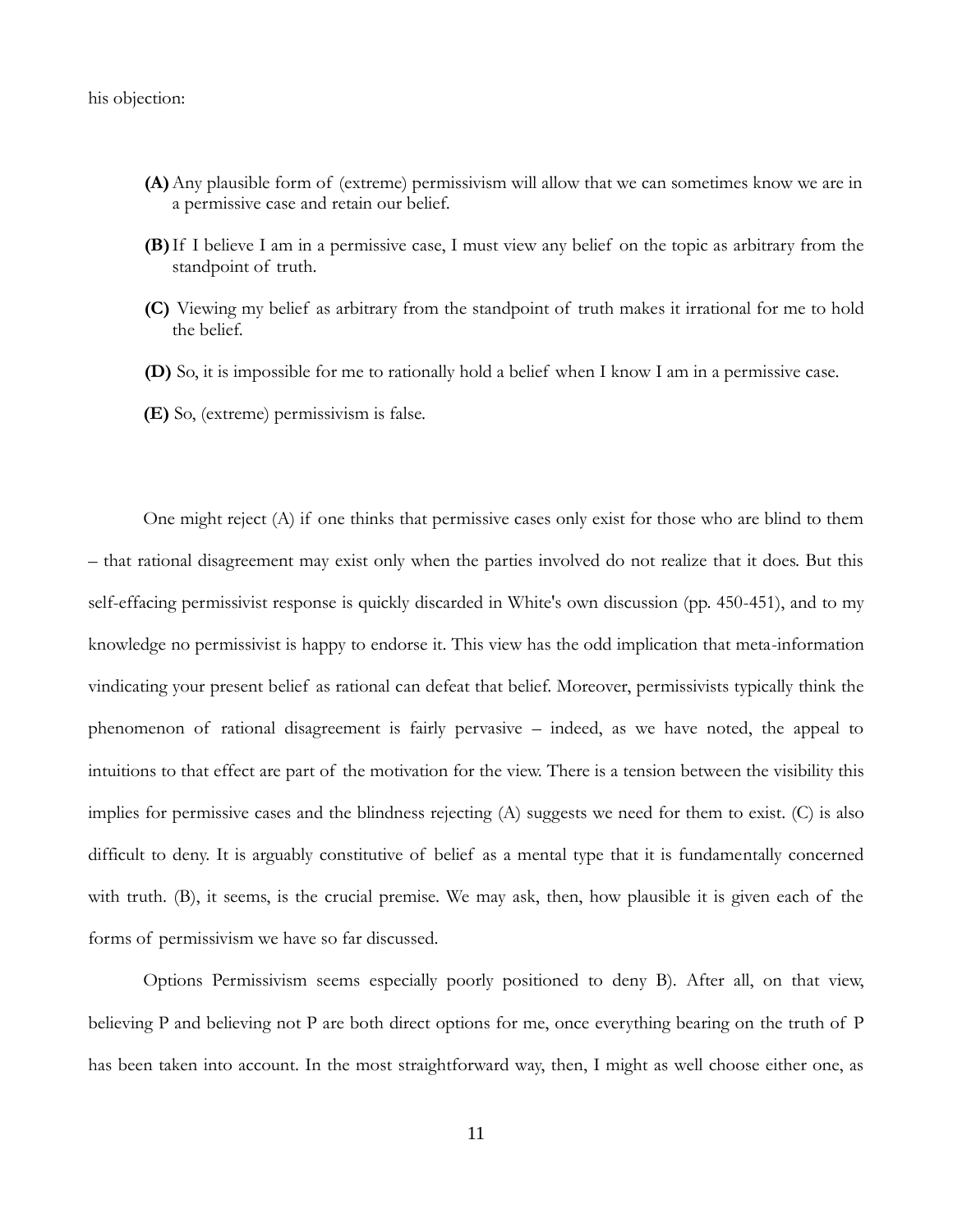far as truth is concerned.

Background-relative permissivists are better situated. Knowing that I am in a permissive case, they may suggest, doesn't mean that my belief is arbitrary from the standpoint of truth, because my belief looks, antecedently, a lot more likely to be true, *from my background perspective*, than the belief of my disagreeing evidential peer. And, they may add, it is only against a background of priors or standards that we can even *begin* to make such a judgment. Though my evidential equal has a different view, from *my* perspective the standards or priors he has are worse, when it comes to the truth, (though not when it comes to rationality), than mine. (See Schoenfield 2014)

I think there is much to be said for this kind of reply. But it is easy to remain worried. Suppose you learned that the background standards or priors you accept were chosen for you in the following way: when you were young, a scientist came up with two backgrounds she knew would lead to directly opposite opinions regarding P. Then, she flipped a coin, and based on the outcome assigned the associated background to you, subsequently leading you to form the belief that P. Learning this would, plausibly, justify you in losing confidence in your belief in P. It differs from a case where the scientist flips a coin and *directly* implants a corresponding belief in you, it seems, only by degree of elaboration. It is little comfort to notice that according to the standards the coinflip chose for you, the belief you reached looks pretty good. That looks like bootstrapping of a particularly flagrant variety. There is something arbitrary about the coinflip, which is insensitive to truth, that threatens to infect things all the way down. And since our adoption of backgrounds is, like the coinflip, not truth-sensitive, it looks arbitrary in the same way.

The non-evidential permissivist, finally, must claim that what makes the difference, sometimes, between rationally believing P and rationally believing its negation is some non-evidential factor. But evidence is precisely all that bears on the truth of a proposition. The non-evidential permissivist is no better off, *from the standpoint of truth* than an agent in an options-permissive case would be if they decided by a coinflip. They simply substitute for the coinflip some equally truth-irrelevant decisive factor.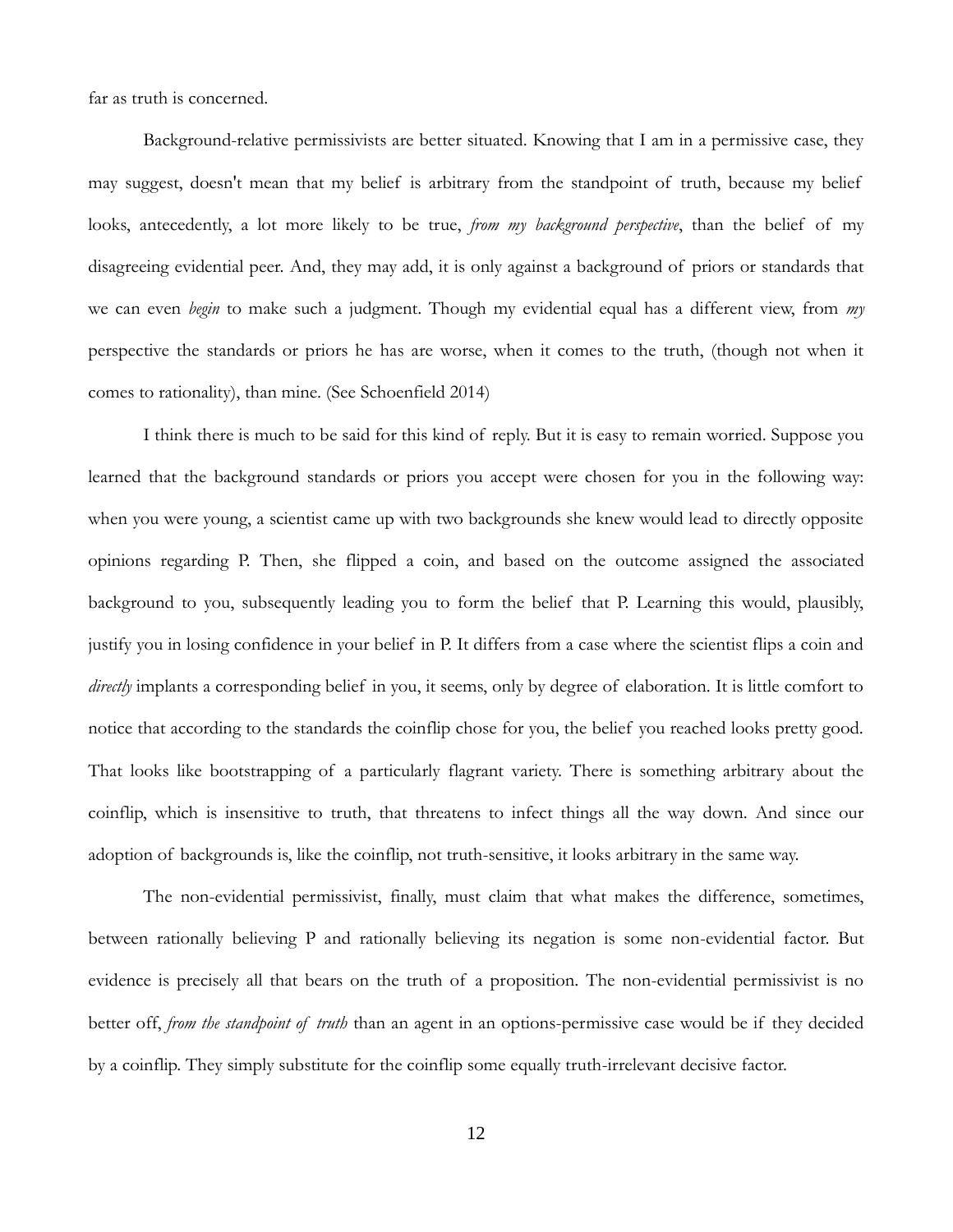I do not claim that the challenges facing the views I've raised above are unanswerable. But answering them is sure to take on controversial commitments which may turn a potential permissivist away. So it is worth seeing if other forms of permissivism with different, and at least for some, more palatable commitments can be found.

## **4.1 - Dynamic Permissivism**

The three general forms of permissivism above are perhaps not exhaustive of the literature but they are representative. Each is associated with a distinctive way of responding to the evidence-pointing argument consistent with accepting a version of a *static* or *synchronic* principle – one judging us according to the states and combinations of attitudes we are in at particular times – that demands that at all times our beliefs be supported by our evidence. Such a principle is intuitively appealing, and implicit or explicit commitment to static norms of this sort are common (Broome 2007, Hedden 2015). So it is not surprising that the discussion of permissivism by both advocates and opponents has effectively taken such principles for granted. If we reject the assumption that there is a static principle relating the beliefs of rational agents to their epistemic grounds, however, a novel approach to permissivism presents itself.

A *dynamic, process-oriented* norm takes as its jurisdiction not the question of which beliefs, intentions, or other mental states we may be in at any given time, as static norms do, but rather the operation of mental processes – temporally extended activities, like reasoning or consideration, through which we manage our cognitive economy.

These norms are not merely norms that mention states at multiple times, demanding, for instance that if we have some attitudes at a time *t1*, we must have some other attitudes at a later time *t2*. Though a norm like this is diachronic or intertemporal, it still takes our states as their fundamental object. Though this is one way of departing from the synchronic principle, the view I would like to explore goes further. Genuine process norms take *processes*, a very different kind of mental entity from a state like belief, as their object, telling us when and how a particular process operates in a rational agent, and how it interacts with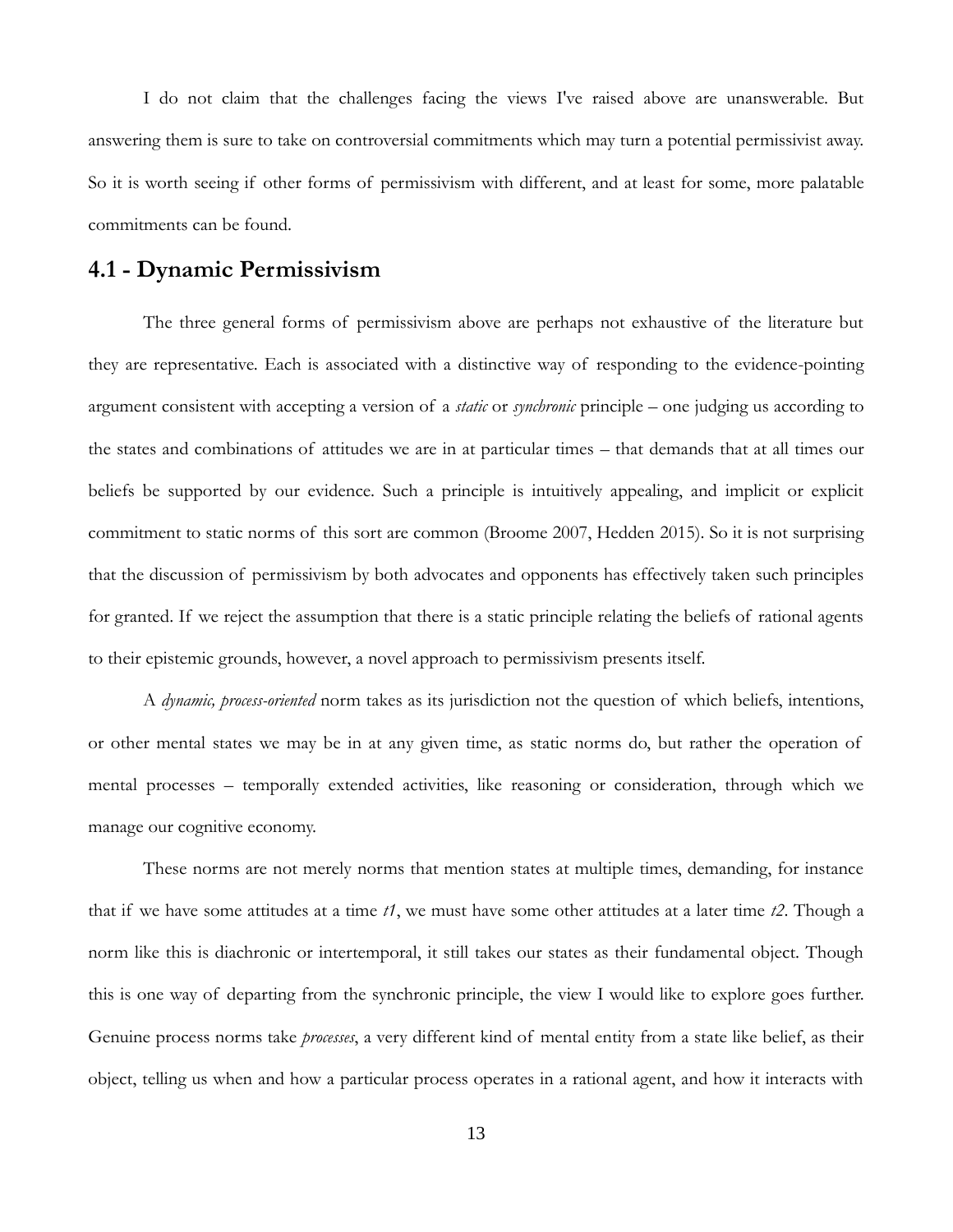the rest of our cognitive universe.

The dynamic view I have in mind, like non-evidential permissivism, denies premise (1) in the evidence-pointing argument. Also like that view, it recognizes the importance of a replacement principle connecting our beliefs to the considerations that support them. But instead of replacing it with another static norm policing our mental attitudes, it replaces it with a set of norms that are dynamic and processoriented in the sense just described. While norms on attitudes are mostly limited to telling us which attitudes or combinations thereof we may hold, process norms come in at least two types – norms governing when a process is to be initiated, and norms governing how it is to operate once initiated. In particular, I want to focus on the process of *considering whether P is true*.

My proposed replacement for the *Static Evidential Support* principle is the following:

*Dynamic Evidential Support:* It is rational to form or reaffirm a belief that P as the conclusion of a process of consideration-whether-P only if P is supported by the evidence one takes into account during consideration.

Two important questions must be answered before we can see the consequences of this kind of dynamic norm; First, when is a rational agent required to consider whether P? And second, what evidence must they take into account when considering? Not every possible combination of norms on consideration leads to an interesting form of permissivism. In particular, combining extremely demanding norms like "whenever an agent gets new evidence that has any bearing on whether P, they are rationally required to consider whether P" and "whenever an agent considers whether P, they are rationally required to consider their total evidence" will, with the principle above, lead agents to quickly recalibrate in line with other agents with the same evidence whenever they learn something new.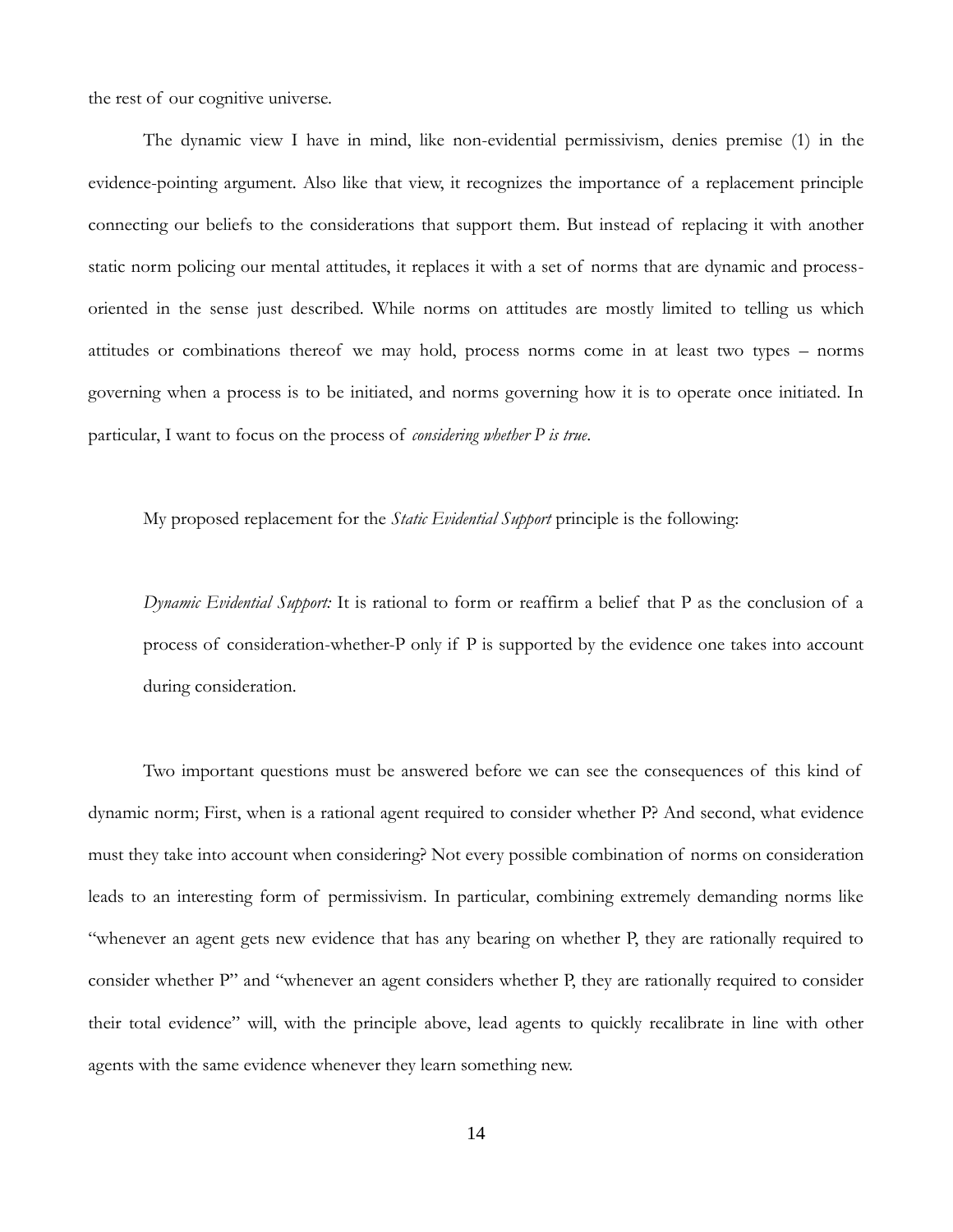But I think those norms are overdemanding in at least two ways. First, it is not very plausible that any bit of relevant evidence is enough make it rationally required for us to consider a question – we learn many things all the time that have at least some small evidential relevance to countless beliefs, and we do not have time to consider all of them. Second, though perhaps more controversially, it is implausible we are required to be responsive to all of our evidence whenever we consider a question. Our total evidence, the full range of information we could, in principle, bring to bear on a question, is a very large set, and in considering what to believe, taking evidence into account is costly in both time and cognitive resources. Sometimes, limited agents like us must get by while taking into account only parts of our total evidence.

There is a tradition in formal epistemology that takes the norms of rationality to describe the behavior of ideal agents not subject to the kinds of cognitive limitations faced by human beings<sup>5</sup>. Adherents to this ideal picture of rationality will not be moved by worries about overdemandingness. The debate over idealization in the study of rational norms is beyond the scope of this paper, so I will merely note that the view I am developing is not neutral regarding this point, and suggest only that the ordinary intuitions about rational behavior to which I appeal do seem to take constraints posed by our limitations seriously. And we will at least learn something about how theoretical commitments about the relation of rational norms to cognitive imperfection constrain the forms of permissivism available to us.<sup>6</sup>

If we take these thoughts on board, we are in a position to discover a path towards a robust kind of permissivism. In the following sections, I will make what I take to be some pretheoretically plausible claims about the norms on initiating consideration and on taking evidence into account, and use them to illustrate how, on a dynamic picture, rational agents with the same evidence may come to differ in their beliefs.

 $\overline{a}$ 

<sup>5</sup> See, for example, Christensen (2007) on "rational ideals".

<sup>&</sup>lt;sup>6</sup> I owe an appreciation of this point to an anonymous referee.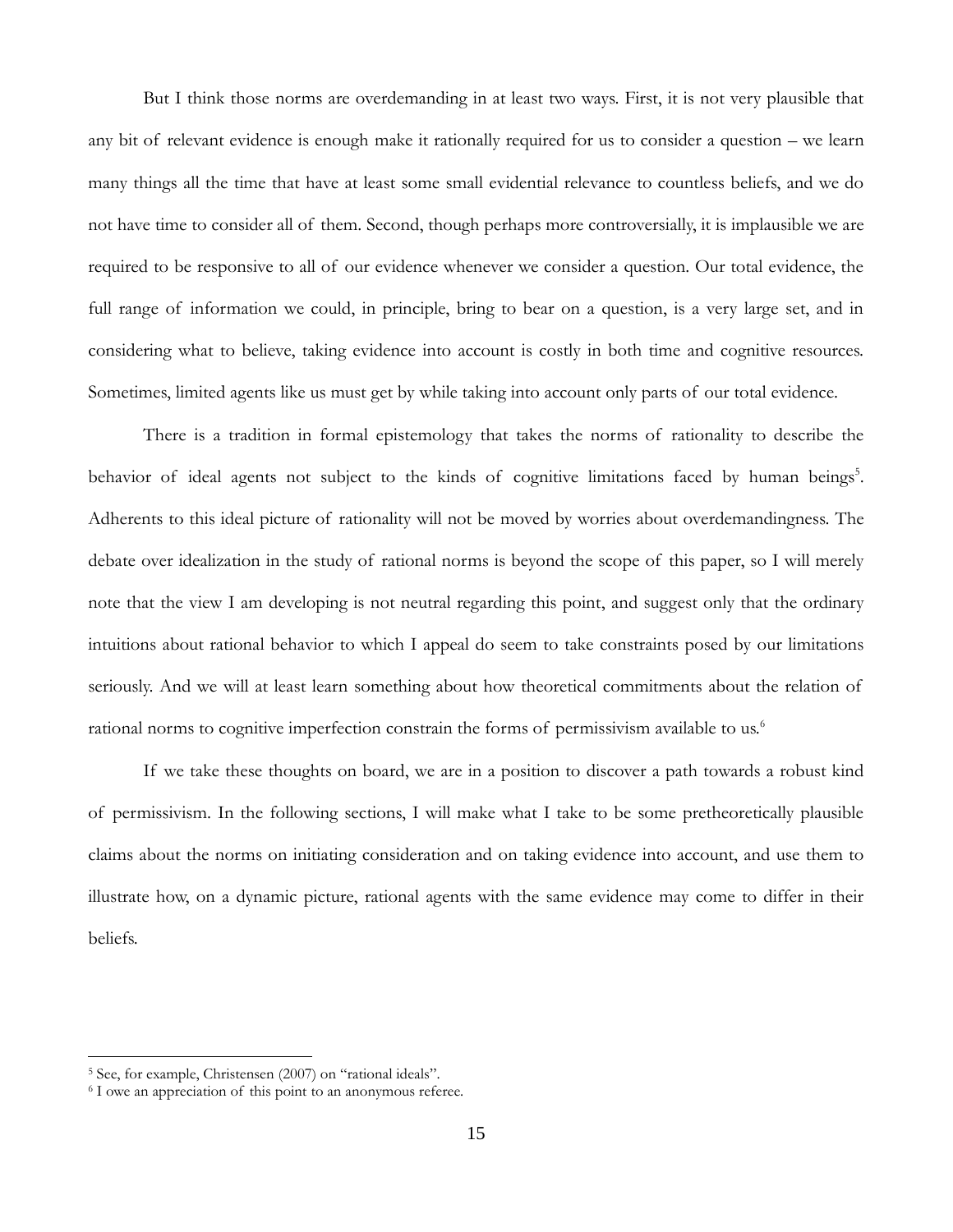## **4.2 – Non-evidential Factors**

My first suggestion is that *non-evidential* factors make a difference both to when an agent is required to consider whether P, and to how much of their evidence they are required to take into account. This can happen in a number of ways, but I will just mention two.

First, external practical pressures can preclude consideration or limit how much evidence the agent must consider. Suppose it is a typical Thursday, and an educational program on the radio I am listening to provides me with some evidence which I suspect has significant bearing on the thesis of a paper I am writing. This gives me sufficient reason to reconsider whether the thesis is true. Now imagine a case that is identical, except that I am receiving this new evidence through the radio at the same time that my apartment is in the process of being consumed by a fire. In this second case, I am required *not* to consider whether my thesis is true. There are simply more pressing matters to attend to. It may be that in both cases, the new evidence I have acquired since the last time I considered the question is such that, were I to consider, I would change my mind on the topic. But because in one case I rationally consider and in another case I rationally do not, I will end up with different beliefs, despite my total evidence bearing on the question being the same (the fire, we are assuming, does not itself bear evidentially on the thesis of my paper).

Similarly, if I am at home considering something on a lazy day with little else to do, I may rationally take a great deal of time exploring my evidence when thinking about a question, and so am permitted or required to take a great deal of my evidence into account. On the other hand, if I have a doctor's appointment upcoming, I may only feasibly have time to take the most salient evidence into account. Suppose that deep down in my evidence, there is some *subtle clue* such that if I were to take it into account, it would change my mind on the topic. In the first case, where I have time to explore my evidence thoroughly, I rationally do take it into account, and in the other, I rationally do not. So I will end up with different beliefs despite my total evidence bearing on the question being the same (again, we may postulate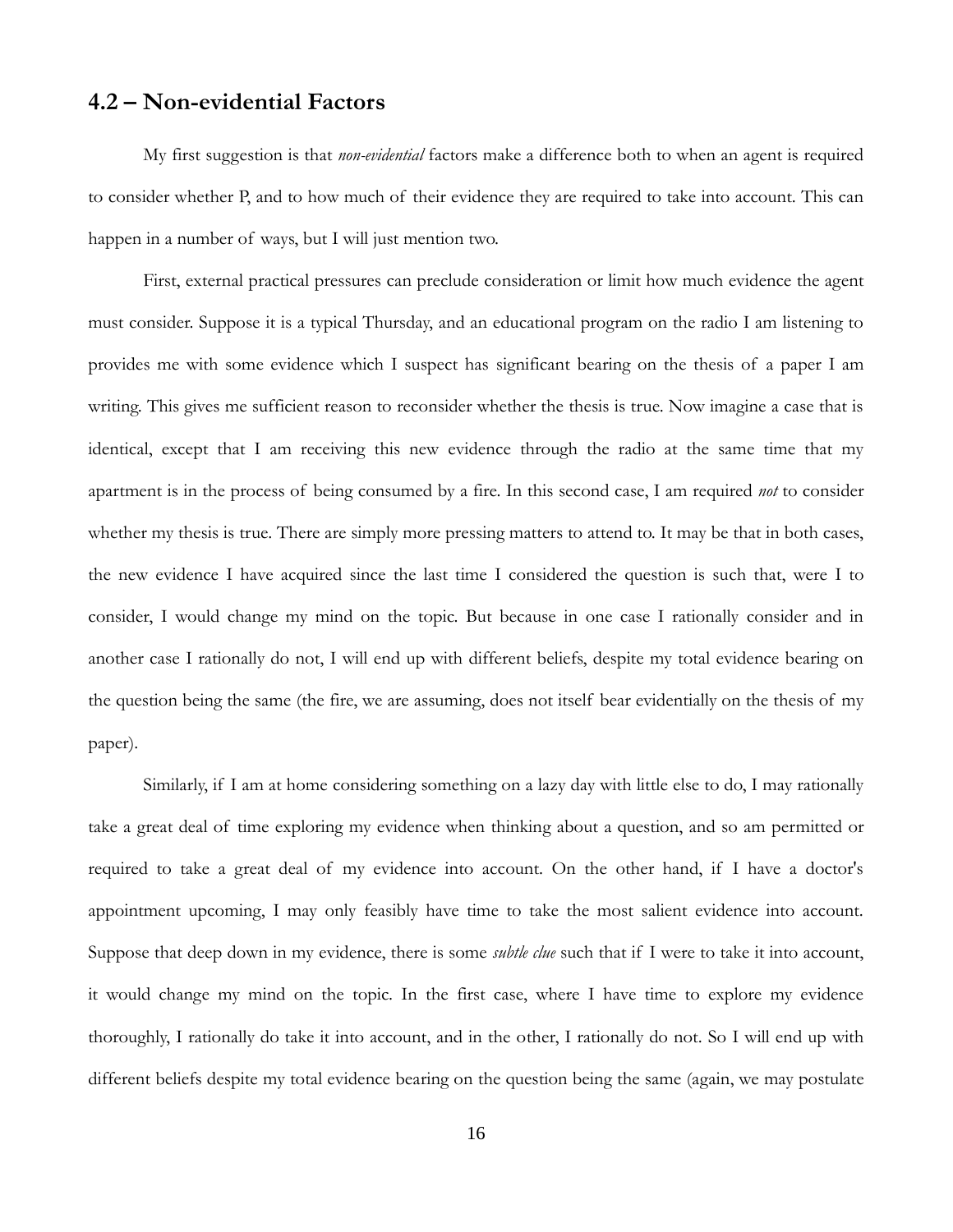that the question on which I am reflecting is evidentially independent of whether I have a doctor's appointment or a lazy day ahead).

Another way non-evidential factors can make a difference to rational consideration is by raising the stakes. Suppose an acquaintance tells me that she is pretty sure she saw Joe at a party last weekend, and I form the belief that he was there on that basis. Some time passes, and I've encountered subtle clues, in the form of passing comments by partygoers that would, if I considered the question and took those clues into account, be sufficient to undermine my confidence that Joe was at the party. But normally, we may imagine, I have no reason to reconsider such a question. Or, if I consider it, I have no reason to look deep enough into my evidence to notice the subtle clues. So I hold on to my belief. But now imagine that I am at a murder trial where the defense rests its case on the possibility that Joe, and not the defendant, committed the murder on the very night I believe he was at the party. Now it is very important that I get the answer right. So I am rationally required to reconsider the question of whether Joe was at the party, and when I consider it, to take as much of my evidence into account as time reasonably allows, which may lead me to take into account the subtle clues I would otherwise have missed. Again, I might end up with different beliefs in the two cases, despite having the same evidence.

# **4.3 - Order Matters**

My second suggestion is that the *order* in which we receive evidence can be relevant to the norms on considering and taking into account. One way this may happen is motivated by the following thought: receiving a large chunk of evidence relevant to a proposition often makes it rational for us to reconsider whether that proposition is true. But receiving a tiny bit of evidence relevant to a proposition does not. We just don't have time to consider all those questions when over ninety-nine times out of a hundred it will make no difference to what we believe. Now imagine two agents who begin with the same evidence and form a belief in P. One of the agents then receives a huge chunk of evidence which is, in total, sufficient to undermine his belief, and perhaps even form the opposite belief. The other agent slowly, once a month,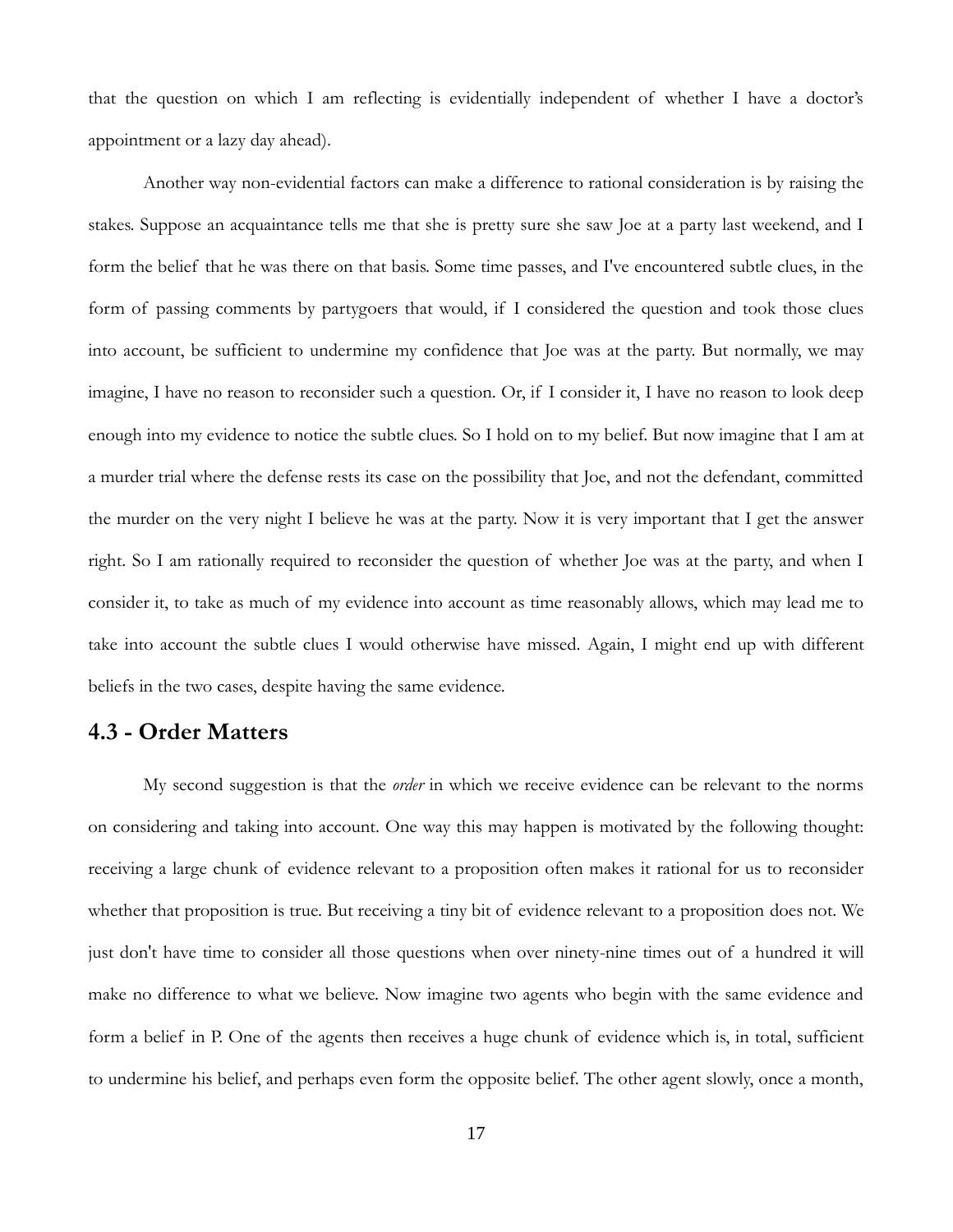over a period of twenty years, is fed tiny bits of evidence. Each bit in some barely significant way counts against P. After twenty years, this evidence in sum is equal to the chunk received by the first agent. It would, intuitively, be irrational for the first agent to fail to respond to the massive influx of evidence bearing on her belief. But it seems rational for the second agent, each month, not to respond to some tiny new evidence regarding P. Since each month she is rational in not responding to the negligible change in her evidence, she will still be rational after twenty years. Again, they end up evidentially symmetric but with different beliefs.

One might worry that I am taking advantage of some sort of Sorites-related difficulty here, but the similarity to Sorites cases is only superficial. We can assume it is perfectly clear at what point the balance of the agent's total evidence begins to weigh against P. What's doing the work in this case is that whether one is required to *reconsider* whether P in response to some new evidence bearing on P, a precondition for taking into account the overall bearing of our evidence, is not a matter of how the agent's *total* evidence bears on P, but a matter of how significantly *the new bit of evidence* bears, or seems to bear, on P. For we should reconsider in response to some new evidence only if we think there's some good chance that that evidence *makes a difference*. Importantly, we do not generally keep track of all the times in the past some barely significant evidence bearing on a question came into our possession. And each decision to reconsider is taken independently. So if each new piece of evidence doesn't meet the threshold of seeming like it would make a difference, then we end up rationally never reconsidering even though bit by bit the justification provided by our total evidence has been largely siphoned away.

In another, similar case, suppose that there are three pieces of evidence, E1, E2, and E3, which bear on whether P. And suppose that individually, they are not significant enough that one is required to reconsider whether P upon getting that piece of evidence, but that any two of them together are significant enough that one must reconsider. Finally, assume that E1 and E2, together with my old evidence, justify believing P, but that E1 and E3, together with my old evidence, justify believing not-P.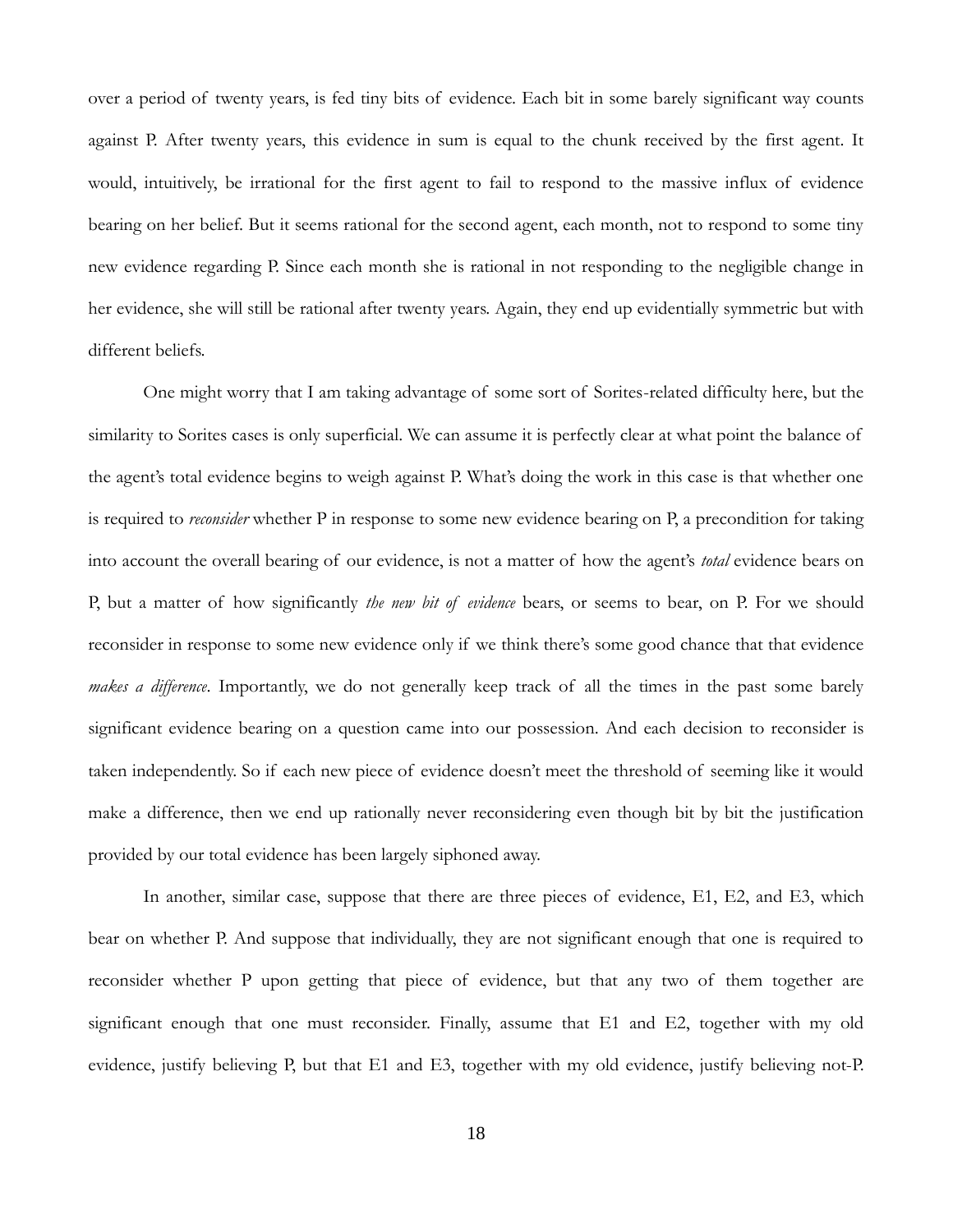Now, if I get E1 *and* E2 as a single chunk of evidence, and then get E3 later, I will end up rationally believing P. If I get E1 and E3 as a chunk, however, and then get E2 later, I will end up rationally believing not-P, even though my total evidence, in the end, is the same in each case.

#### **4.4 - Doing Better than You Need**

The final way I'll mention that plausible norms on processes lead us towards a permissive picture comes from the thought that you're often not rationally *required* to consider a question or take some evidence into account, but that it is not a mark against you if you do. Suppose A and B are agents with the same evidence and beliefs regarding P, and neither is in a position where they are required to consider them, but that if they were to reconsider, they would rationally change their mind. It is the weekend, and A doesn't have much better to do, so he considers whether P, and consequently changes his mind. B would rather spend her weekend playing tennis. So, they end up with different beliefs.

Alternatively, imagine A and B have the same evidence and beliefs, and are both considering whether P. Moreover, there is a subtle clue buried deep enough in their evidence that they are not required to notice it, but which, it turns out, is decisive in favor of not-P, while the less subtle evidence looks decisive in favor of P. Now suppose in the middle of her consideration, B notices a billboard that reminds her of the subtle clue. B, it seems, must take this clue into account and therefore form the belief that P, while A, permissibly not noticing the subtle clue, forms the belief that not-P. Once again, they find themselves with different ultimate beliefs.<sup>7</sup>

# **5.1 - Why Dynamic Permissivism?**

 $\overline{a}$ 

We have seen a number of ways a dynamic view might allow evidentially symmetric agents to rationally diverge. The distinctive way in which the dynamic view works, I want to suggest, carries very

<sup>7</sup> One may be wondering, at this point, whether the sort of considerations just sketched make room for permissive *philosophical* disagreements. There is some reason to think that the extent to which they do is comparatively limited. This is because for people who are active participants in an academic dispute - it won't be the case that the agents differ because one of them rationally hasn't considered the issue, or hasn't considered it deeply. That comes with the job, so to speak. And those are the main ways in which agents can, on the view described, end up permissibly disagreeing on the same evidence.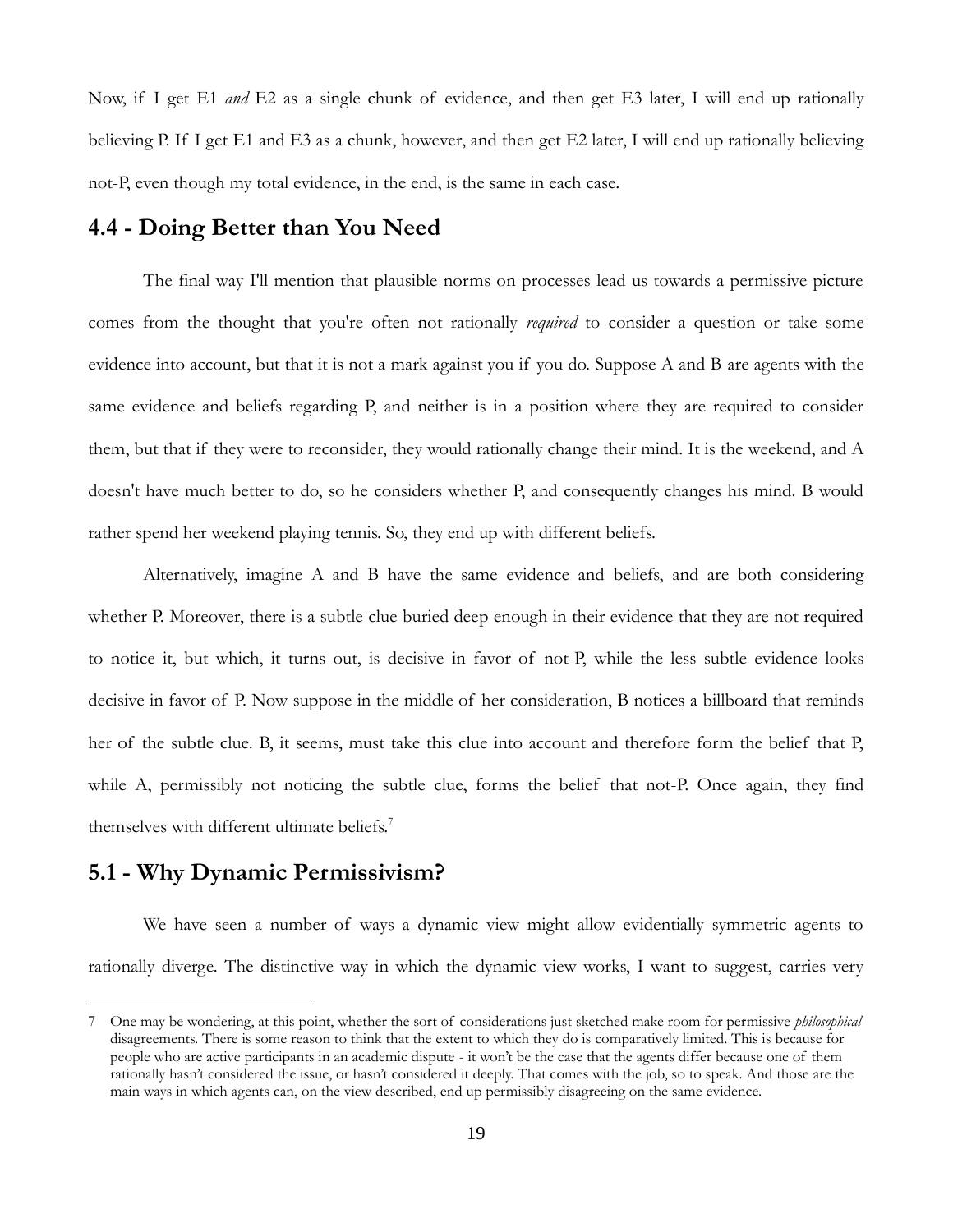different commitments from other permissive views and is especially well-placed to avoid some of their worries.

First, dynamic permissivism *does not entail that individual agents have options* about what to believe. Indeed, dynamic permissivism is consistent with a strong kind of uniqueness thesis:

*Uniqueness of Evidential Support*: Any set of evidence supports exactly one set of doxastic attitudes, for any agent.

Together with *Dynamic Evidential Worth Believing*, this uniqueness thesis means that there will never be more than one way for an agent to conclude their reasoning – the outcome is fully determined by the evidence they consider. I did appeal in the previous section to the thought that agents are allowed to be more conscientious than they need to be in considering a question or taking evidence into account. But the choice to think harder about a question or to dig deeper for evidence is a kind of *practical* permission – representing options about what to *do*. And claiming that agents with the same evidence cannot rationally differ in what they *do* would be a highly implausible position. So it avoids the objectionable features of options-permissivism.

Second, dynamic permissivism avoids commitment to *lower-level arbitrariness*. Starting point and standards permissivism were able to say that given an agent's non-evidential commitments, their beliefs were not arbitrary. But, while they might be able to make the unexciting claim that the agent's own standards or starting points aren't arbitrary from the standpoint of those standards or starting points themselves, there is a clear sense in which they are arbitrary from an objective or third-person point of view. Dynamic permissivism makes no such commitments.

Relatedly, dynamic permissivism has the *best response to the arbitrariness argument*. The key premise, we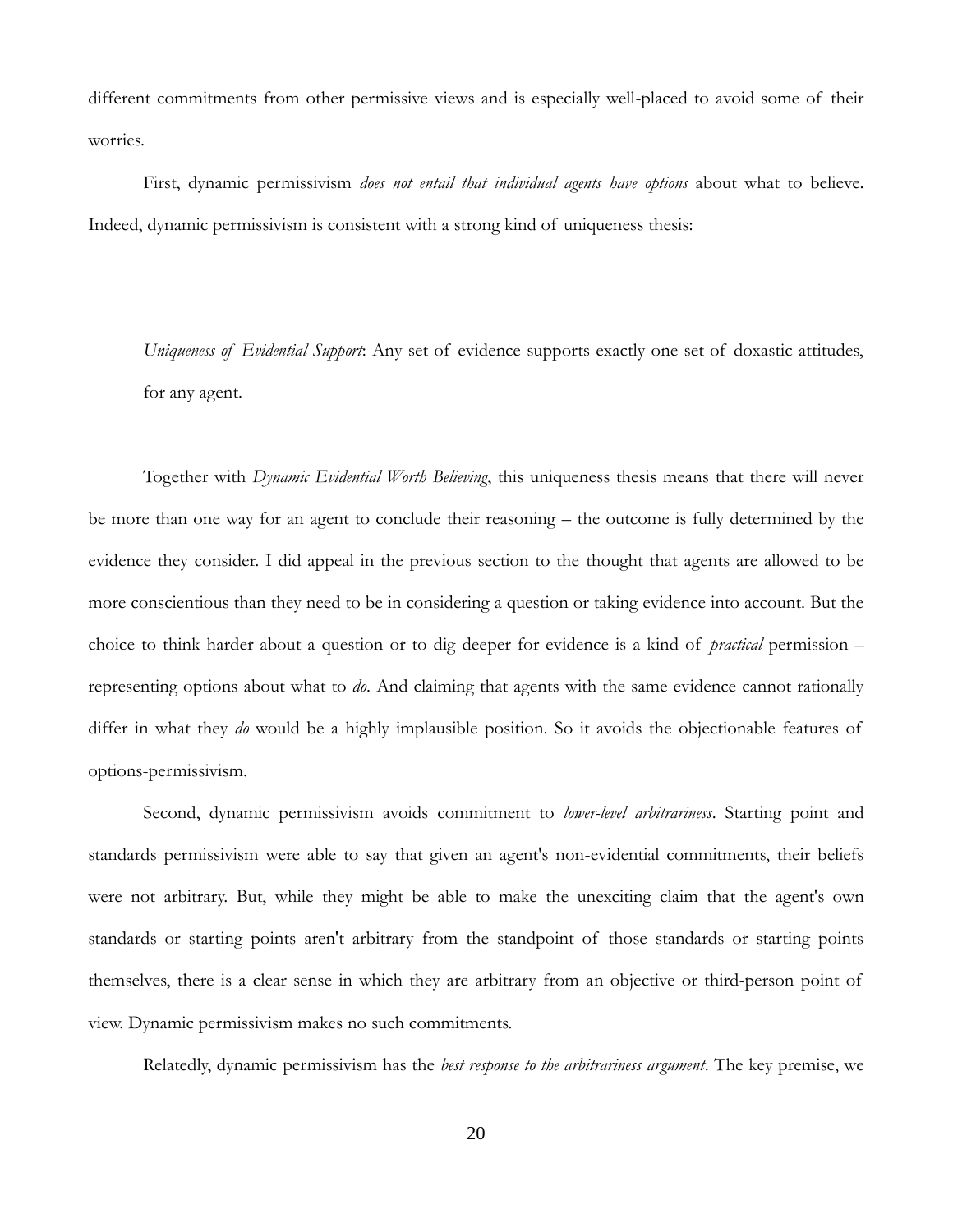recall, is (B). Consider what it means, for the dynamic permissivist, to be in a permissive case. All that means is that there is some way of rationally considering and taking into account evidence, or not considering, or not taking into account evidence, by which someone may have come to a different opinion. But this may well happen because they *didn't consider* a question that we considered, or because they didn't take as much evidence into account. It seems clear that if that's the reason they have a difference of opinion, it gives me no reason to be skeptical of my own belief nor does it look, from a third-person point of view, as arbitrary from the standpoint of truth. It is much like learning that someone else who is less *informed* than I am rationally holds different views. It is only when I learn that my rational evidential peer holds a different view due to *more or equally* diligent consideration that should, plausibly, lead me to worry, and therefore motivate me either to reconsider the question in depth or modify my confidence.<sup>8</sup> So being in a permissive case is not enough to make one think one's belief is arbitrary from the point of view of the truth.

Next, dynamic permissivism is able to recognize a sense of *the supremacy of the evidence*. Although practical factors related to our human limitations can affect the attention we are able to give to a doxastic question, the dynamic view allows that in the end, what to believe is decided by a function of the evidence that I manage to consider alone. No non-evidential factors weigh *against* the evidence. If something about the thought that evidence should reign supreme when it comes to rationality of belief is right, this is an advantage over the non-evidential view.

Finally, *Uniqueness of Evidential Support* and *Dynamic Evidential Worth Believing* together represent, I believe, the best concession any form of permissivism is able to make to supporters of evidential uniqueness. Options-permissivism flouts any obvious kind of uniqueness thesis. Background-Relative

 $\overline{a}$ 

**<sup>8</sup>** On the dynamic view, the disagreement of others might have bearing in at least two ways –

first, on whether one reconsiders a question, and as potential evidence during the consideration itself. Plausibly, learning someone, particularly someone who has similar or better evidence, or considered a question as carefully as you did, disagrees with you is a reason to reconsider. And plausibly, the testimony of experts as well as of equals has some evidential force. But this leads us into contentious territory – the overall dynamic permissivist approach is strictly compatible with many different views about the evidential bearing of the beliefs of others.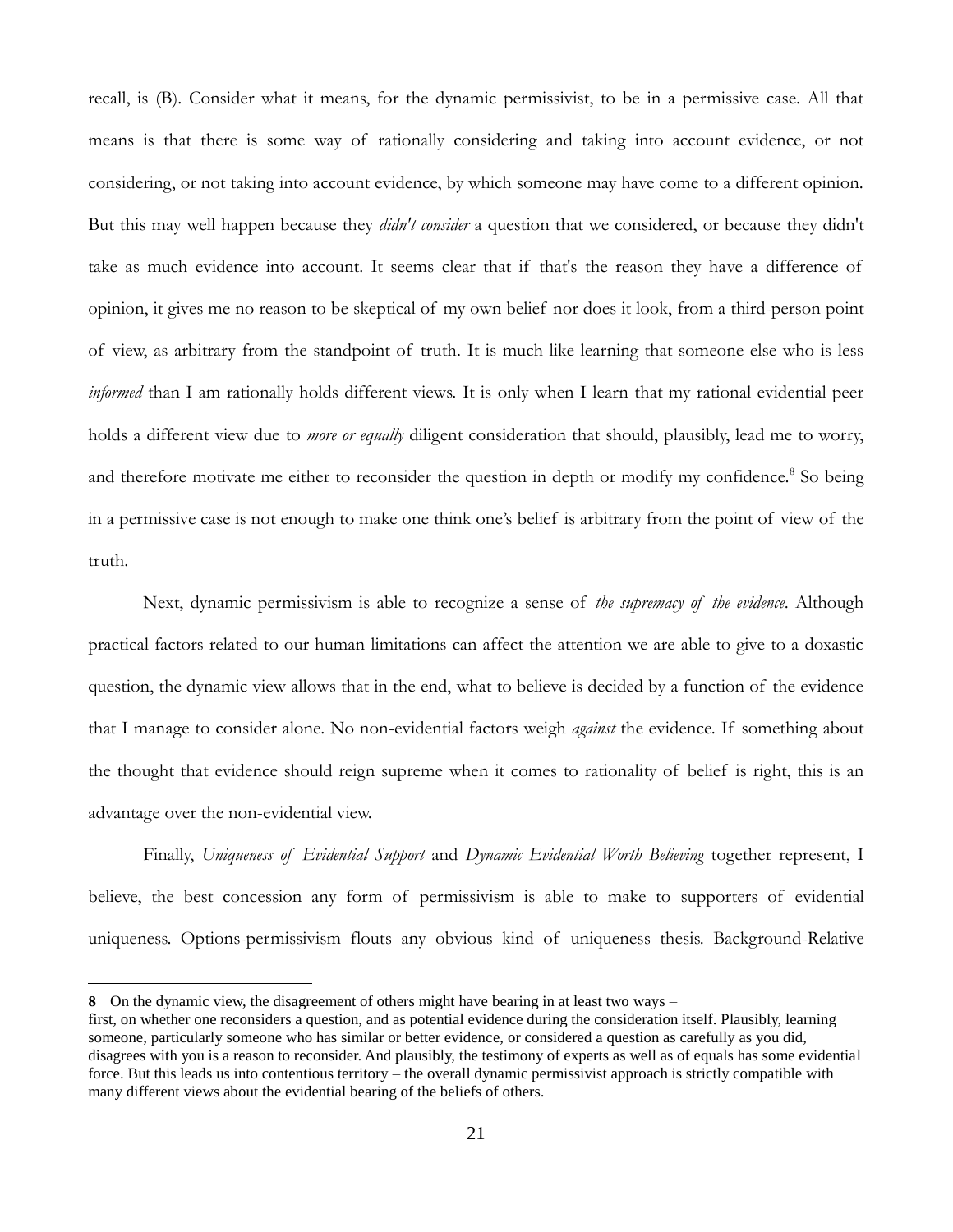Permissivism can accept that evidence uniquely justifies (though given the possibility of permissive standards, standard permissivism has some work to do), but only relative to an agent's commitments, which are rationally open. Cross-agentially, uniqueness disappears. The non-evidential permissivist can accept the uniqueness of evidential support, but must admit that the evidential support is not decisive. Dynamic permissivism, by contrast, can say that evidence points exactly one way, that it does so even from an objective, cross-agential point of view, and that it is in an important sense decisive for belief.

## **5.2 - Dimensions of Permission**

Mileage may vary regarding how worrisome the reader may find the challenges for traditional permissivist views I've raised. I certainly don't take them to be conclusive. But I think there is good reason to get excited about dynamic permissivism even if one is absolutely convinced that there are genuine epistemic options, that there are many permissible standards or starting points, or that there are nonevidential reasons bearing on belief. I have presented these views as *alternative* permissivist models, but this is perhaps misleading, since they can, in fact, be combined. They are more like dimensions along which doxastic difference between evidential equals may be permitted. One may even hold all of them together. But it is important to at least make the distinction; lumping them all under the heading of "permissivism" obscures many important differences. Keeping them separate allows one to make subtle distinctions between types of permissive cases that may be important when mapping the contours of the full permissive landscape. Perhaps, for instance, *moderate* permissivism is true along one of the dimensions of permissivism, like the options dimension, and *extreme* permissivism is true along another, like the dynamic dimension.

Skeptics of permissivism should pay attention to these distinctions as well. As we've seen, different forms of permissivism are vulnerable to different sorts of objections, and manage to recapture uniqueness-friendly intuitions and principles to various degrees. Each may have its own peculiar vulnerabilities, but they differ in their structure in ways that make it unlikely that any blanket objection to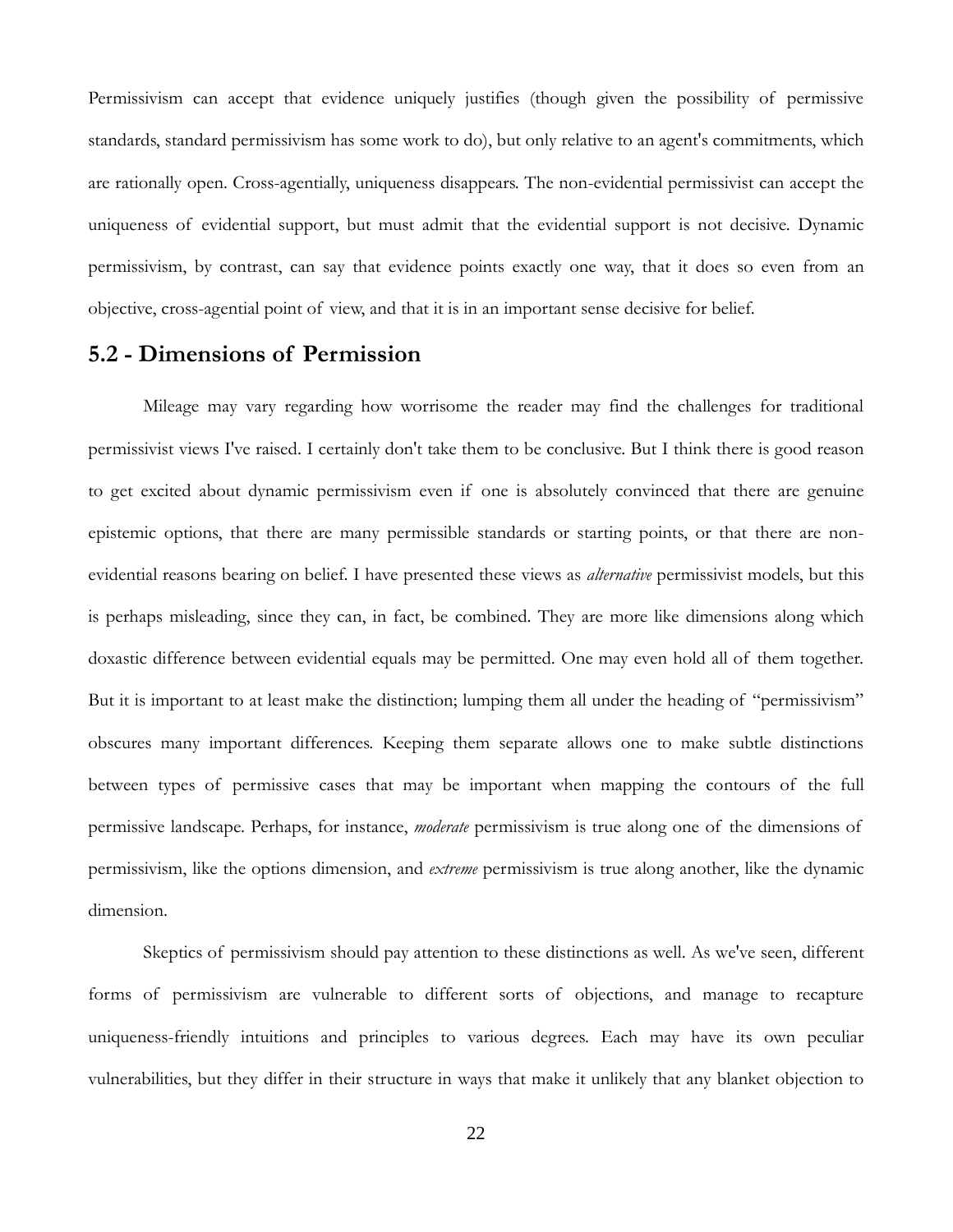permissivism as a whole will do the job.

Permissivism, I have argued, represents a diverse family of views with little in common except their name and their basic commitment to the existence of rational disagreement, and one paints them with the same brush at one's own peril. At the least, I hope that I have succeeded in producing a portrait of this family that accentuates those differences. After this, I hope that I have introduced the reader to a cousin they have never met before. And lastly, I hope I have motivated the thought that this cousin, odd though they may be, is worth getting to know a little better.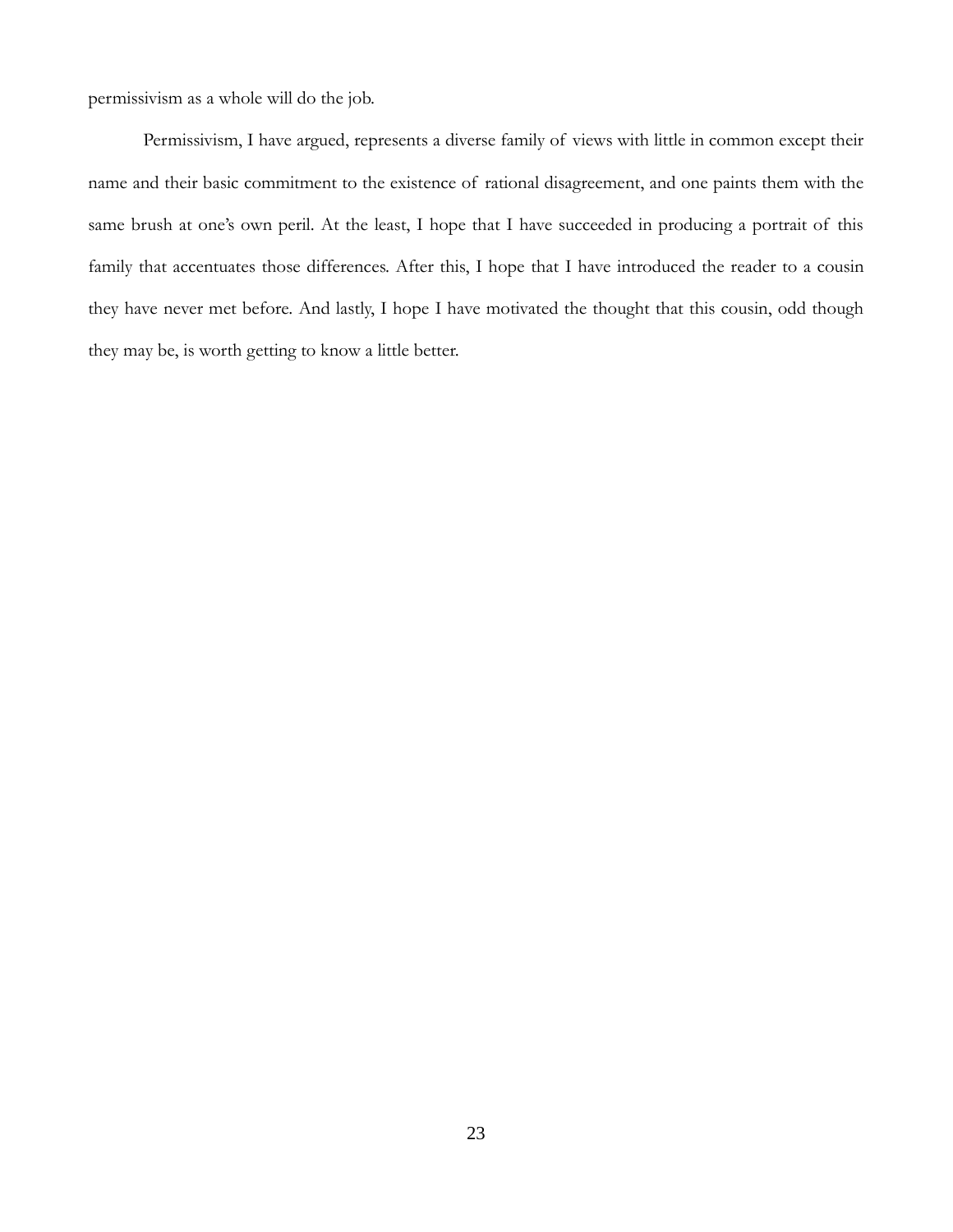# **References**

- Ballantyne, N. and Coffman, E. J. (2011). "Uniqueness, Evidence, and Rationality." Philosopher's Imprint 11(18): 1-13
- Christensen, David. (1994) "Conservatism in Epistemology," Noûs 28: 69 89.
- Christensen, David. (2007) "Does Murphy's Law Apply in Epistemology?" *Oxford Studies in Epistemology* 2:3-31.
- Feldman, R. (2007). "Reasonable Religious Disagreement" in L. Antony ed. Philosophers Without God. Oxford, UK: Oxford University Press: 197–214

Hedden, Brian (2015). "Time-Slice Rationality." *Mind* 124 (494):449-491

Harman, Gilbert (1986). Change in View: Principles of Reasoning. Cambridge, MA: MIT

- Kelly, T. (2005). "The Epistemic Significance of Disagreement" in T. Szabo Gendler and J. Hawthorne eds. Oxford Studies in Epistemology Vol. 1: Oxford, UK: Oxford University Press: 167–196.
- Kelly, T. (2011). "Peer Disagreement and Higher Order Evidence" in A. Goldman and D. Whitcomb eds. Social Epistemology. Oxford, UK: Oxford University Press: 183–220.
- Kelly, T. (2013). "Evidence Can Be Permissive". In Contemporary Debates in Epistemology, 2nd edition. Matthias Steup and John Turri eds. Malden, MA: Blackwell Publishing

Lycan, William. (1988). Judgement and Justification. New York: Cambridge.

Meacham, Chris. (2013) "Impermissive Bayesianism." Erkenntis 1-33: 1185-1217

McGrath, Matthew. (2007) "Memory and Epistemic Conservatism." Synthese 157 (1):1 - 24

Nelson, Mark. (2010) "We Have No Positive Epistemic Duties." Mind 119: 83-102

Rosen, G. (2001). "Nominalism, Naturalism, Epistemic Relativism." Philosophical Perspectives 15: